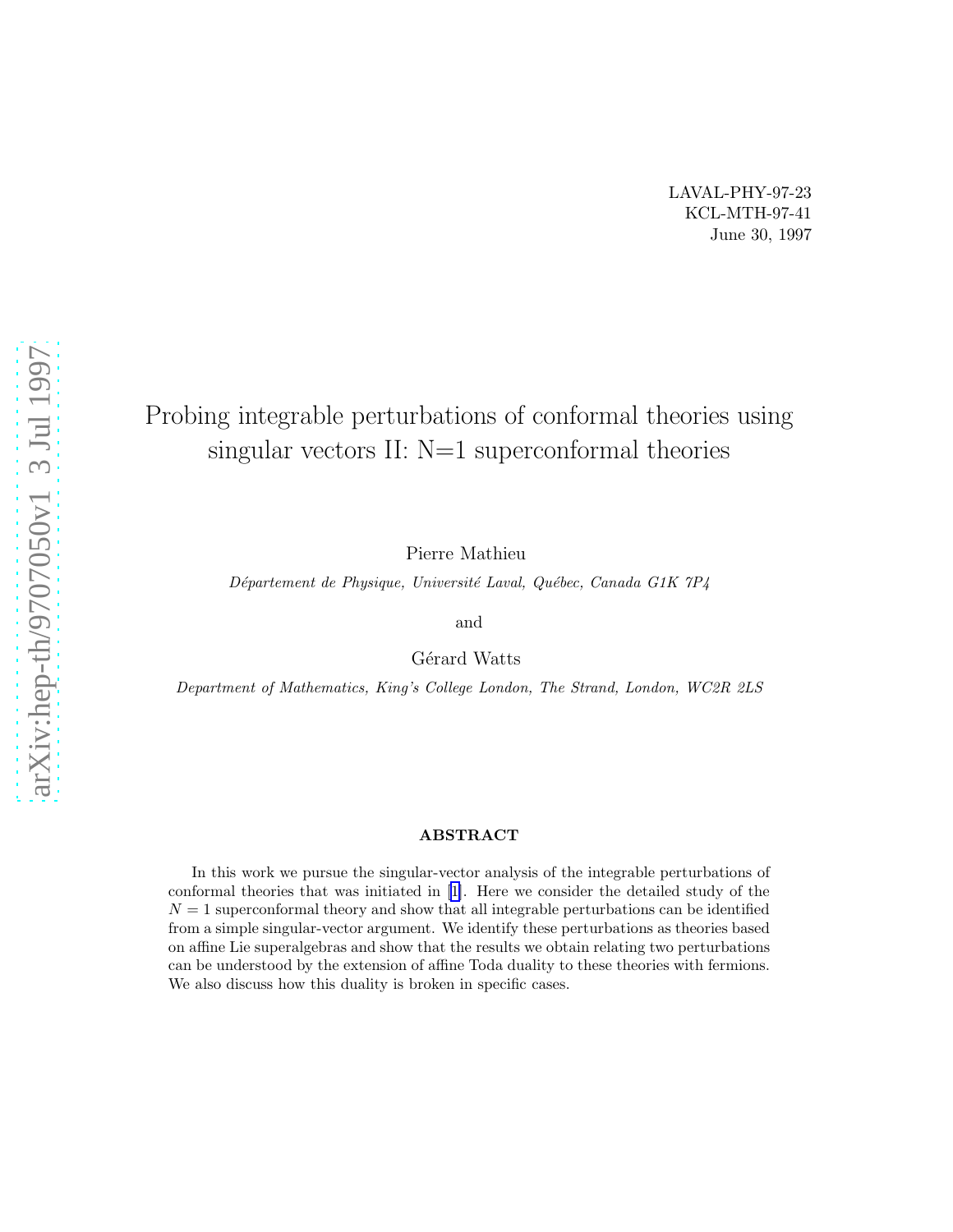#### 1 Introduction

An integrable perturbation of a conformal field theory is defined to be one which has a sufficient number of conserved quantities, which for most cases means a single nontrivial (conformal dimension > 1) integral of motion. An integral of motion is conserved in the perturbed theory if the single-pole term in the OPE of the conserved density with the perturbing field is a total derivative. So far the perturbations which are known to be integrable fall (apart from a few cases) into series valid for all c, and have been shown to be integrable using either Zamolodchikov's counting argument [\[2\]](#page-30-0) or Feigin and Frenkel's cohomological argument based on affine quantum groups[[3](#page-30-0)].

In ref[[1](#page-30-0)], we showed that the integrable perturbations of the conformal minimal models can also all be identified by means of a rather simple singular-vector analysis. We take a perturbation  $\phi_{r,s}(z) \overline{\phi}_{r,s}(\overline{z})$ , in a  $(p, p')$  minimal model with central charge

$$
c(p, p') = 1 - 6 \frac{(p - p')^2}{pp'} \,. \tag{1.1}
$$

The holomorphic part of the perturbation has conformal dimension  $h_{r,s}$  given by:

$$
h_{r,s} = \frac{(rp - sp')^2 - (p - p')^2}{4pp'} \qquad 1 \le r \le p' - 1, \ 1 \le s \le p - 1. \tag{1.2}
$$

This field has primitive singular vectors at level rs and  $(p'-r)(p-s)$ . All other singular vectors are descendant of these two. We specialise ourself to the 'space of fields'  $\mathcal{F}_{r,s}$ , in which the singular vector at level rs of each primary field is identically set equal to zero. As a result, all 'secondary' singular vectors disappear, leaving only the primitive singular vector at level  $(p'-r)(p-s).$ 

The point of the singular-vector analysis of integrable perturbations is the following: the existence of a conserved density can be easily unravelled if, for some value of the central charge, this density is not only a vacuum descendant but also a primary field, hence necessarily singular.<sup>1</sup> Denote such densities as  $\chi_I$  (where here and below,  $\chi_{\phi}$  denotes the degenerate field associated to the singular vector of the module  $|\phi\rangle$  in the quotient space F). The OPE under consideration is thus of the form

$$
P \times \chi_I = \chi_P \,,\tag{1.3}
$$

where  $P$  stands for the (holomorphic part of the) perturbing field. A total derivative pole term will automatically appear if the difference

$$
\Delta h = h_p + h_{\chi_I} - h_{\chi_P} \,,\tag{1.4}
$$

(which is here the difference between the level of the vacuum and the perturbed singular

<sup>&</sup>lt;sup>1</sup>Thatconserved densities can be singular at particular values of c was first noticed in [[4\]](#page-30-0) – see also [[5, 6\]](#page-30-0).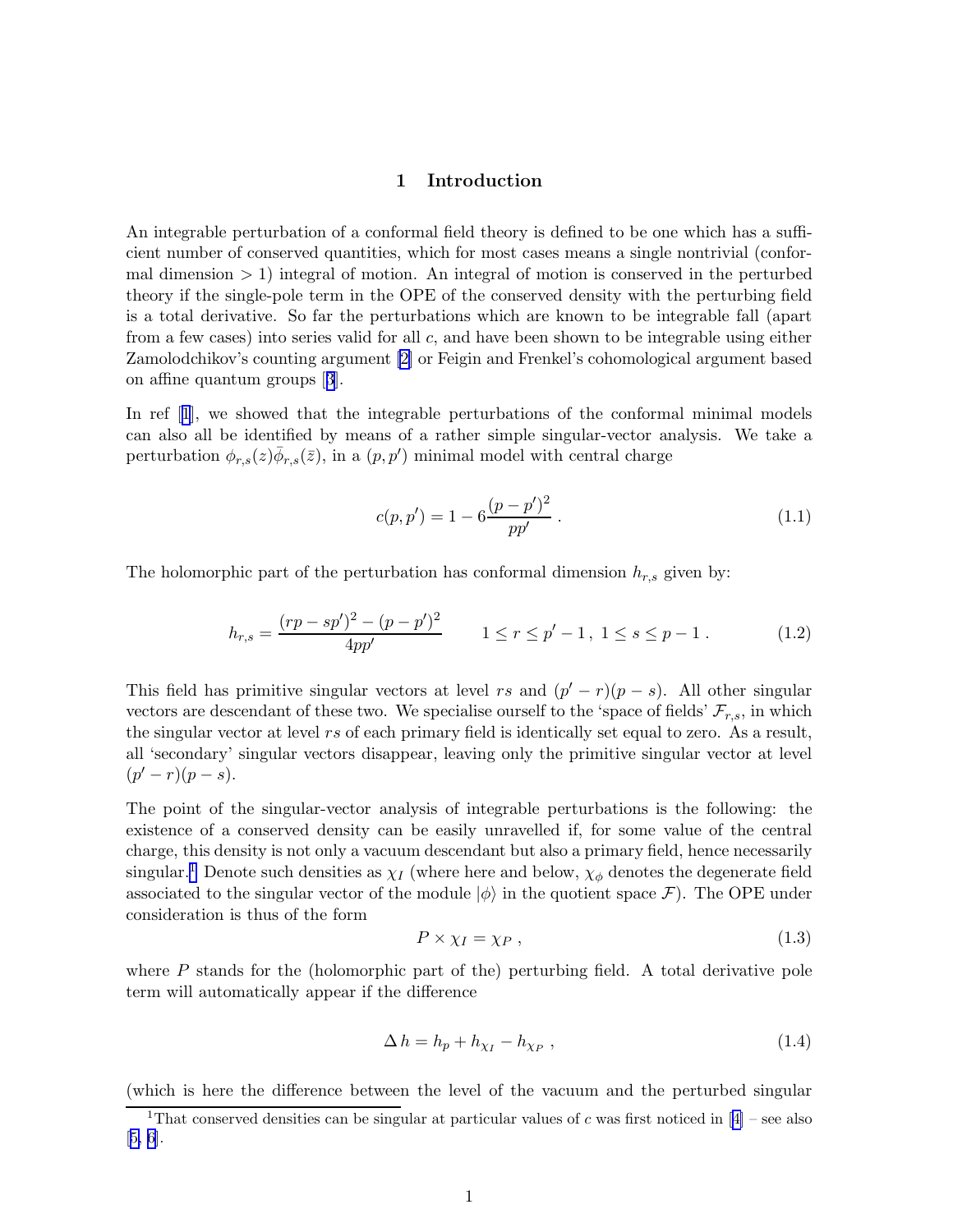vectors) is 2: indeed, the OPE is then

$$
P(z)\chi_I(w) = \frac{1}{(z-w)^2} [\chi_P(w) + (z-w) \, k \, \partial \chi_P(w)] \;, \tag{1.5}
$$

where  $k$  is a constant. In the Virasoro case, explicit examination of opes with higher order poles shows it is very unlikely that they will give conserved quantities.<sup>2</sup> Therefore, putting in light nontrivial (albeit singular) conservation laws in a given perturbed theory boils down to analysing the solutions of the condition  $\Delta h = 2$ . Since the level of the vacuum singular vector is  $(p'-1)(p-1)$  and that of the perturbing vector of type  $(r, s)$  is  $(p'-r)(p-s)$ , we have

$$
\Delta h = (p'-r)(s-1) + (p-s)(r-1) + (r-1)(s-1) = 2.
$$
\n(1.6)

Having written the condition in terms of a sum of positive terms, it is then clear that there is a very limited number of solutions. One of r or s is necessarily 1. Setting  $r = 1$  yields

$$
(p'-1)(s-1) = 2
$$
  $\Rightarrow$   $p' = 2, s = 3$  or  $p' = 3, s = 2$ . (1.7)

The first case corresponds to the perturbation  $\phi_{1,3}$ . When  $p' = 2$ , p is forced to be odd, say  $p = 2k + 1$ . The dimension of the singular conserved densities (integrals) are then 2k (resp.  $2k-1$ ). The second solution establishes the integrability of the perturbation  $\phi_{1,2}$ , in which case the singular conserved densities have dimension  $6k \pm 2$ . It is worth emphasising that in each case, an infinite number of conservation laws is obtained, with dimensions varying withthe central charge. By duality [[3](#page-30-0)],  $\phi_{3,1}$  and  $\phi_{5,1}$  are also integrable perturbations, and consequently, by interchanging the role of  $p$  and  $p'$ ,  $\phi_{1,5}$  is integrable.

In the present paper, we extend our analysis to the minimal models of the  $N = 1$  superconformal algebra, whose structure is briefly reviewed in section [2.](#page-3-0) So far three integrable perturbations have already been identified:  $\hat{G}_{-1/2}\hat{\phi}_{1,3}$  [\[7\]](#page-30-0), which preserves the supersymmetry invariance off criticality, and  $\hat{\phi}_{1,3}$  [\[8](#page-30-0)] and  $\hat{\phi}_{1,5}$  [\[9\]](#page-30-0) which both break supersymmetry. These three perturbations can be identified as affine Toda theories based on Lie superalgebras through the free-field construction, which we present in section [6.](#page-12-0) As a result, they should exhibit 'duality' inherited from the free-field construction, as noted implicitly in [\[10\]](#page-30-0) and observed in the S-matrices [\[11](#page-30-0)]. In our case this means that we can identify each perturbation with an affine super algebra g and coupling constant  $\beta$ , and that the theories  $(g, \beta)$  and  $(g^{\vee}, -1/\beta)$ (where  $g^{\vee}$  is the dual algebra to g) should be equivalent.

The singular-vector analysis of these models is presented in sect. [3.](#page-4-0) It reveals several new features which were not seen in [\[1\]](#page-30-0):

i) The first obvious source of novelties is related to the presence of fermionic fields. This leads to possible fermionic integrals of motion. We indeed find that all singular conservation laws for the  $\hat{\phi}_{1,5}$  perturbation are fermionic. As already mentioned in the introduction, the presence of a nontrivial conservation law is generally taken as a reliable integrability indicator. But this

<sup>&</sup>lt;sup>2</sup> Moreover, if there are solutions corresponding to the cases  $\Delta h > 2$ , these cannot be generic, i.e., they do not hold for an infinite sequence of models (in contrast to the situation for  $\Delta h = 2$  – see below). In that sense, they would not be viewed as a genuine signal of integrability.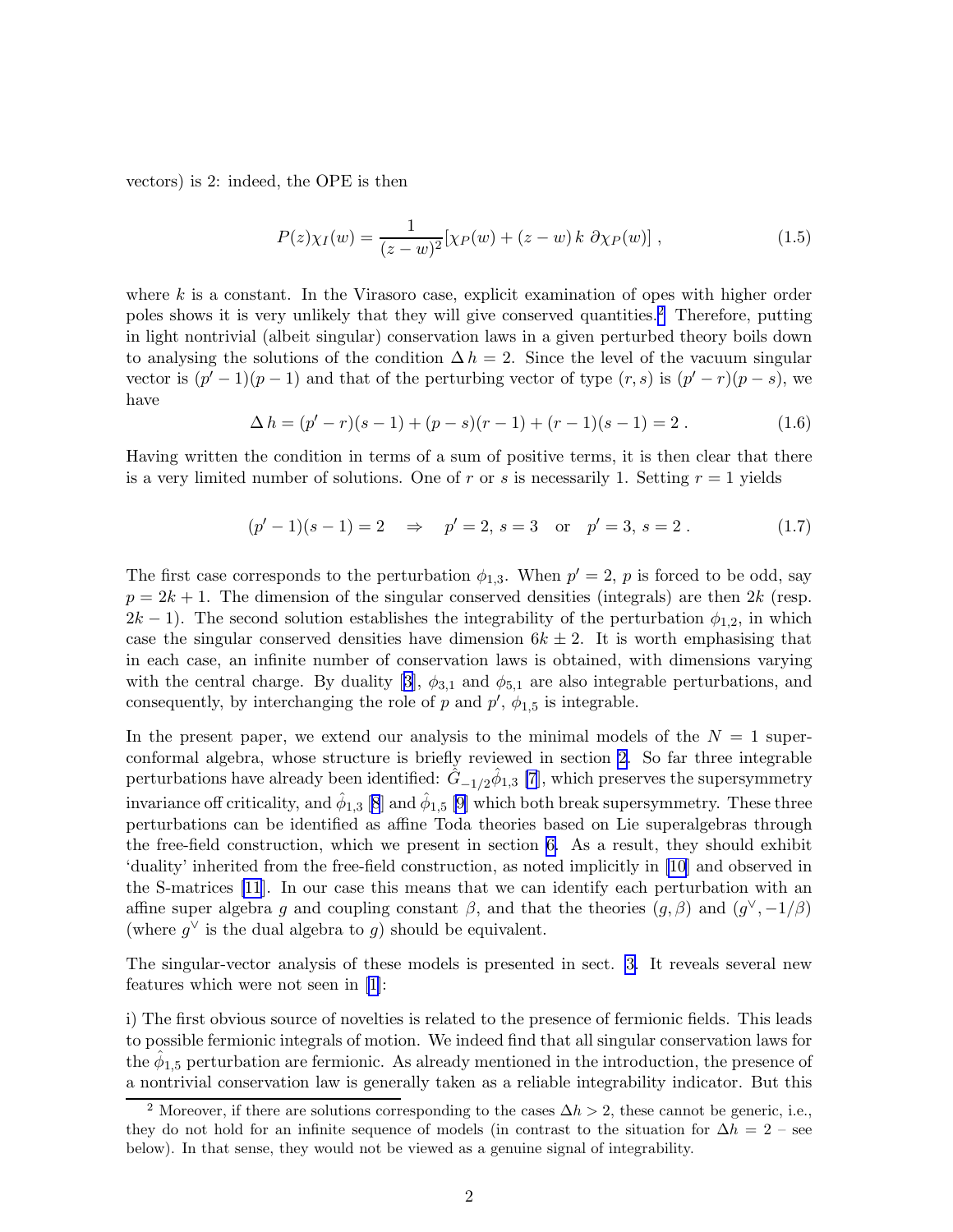<span id="page-3-0"></span>is only so for a bosonic conservation law. The situation appears to be quite different when the nontrivial conservation law is fermionic. In that case, even the presence of an infinite number of fermionic conserved quantities is not sufficient for integrability. We illustrate this point in appendix [A](#page-24-0) by constructing classical evolution equations for a bosonic field interacting with a fermionic field (not necessarily invariant under supersymmetry) that display an infinite number of fermionic conservation laws without being integrable.

ii) For the  $\hat{\phi}_{1,5}$  perturbation, not only are all the predicted singular conserved quantities fermionic, but these quantities, which are predicted at specific values of  $c$ , do not extend away from these c-values. This is in sharp contrast with all other cases studied previously: whenever an infinite number of (singular) conservation laws (with dimensions varying with  $c$ ) is found, these always proved to be particular cases of genuine conservation laws that exist for generic values of c. In subsection [8.3,](#page-21-0) we relate these virtual fermionic conservation laws to the presence of a (severely truncated)  $WB(0, m)$  symmetry at the particular values of c where they appear, the conserved quantities being the remnants of the fermionic generator of this algebra.

iii) The present analysis also uncovers a surprising breakdown in duality: the singular conserved densities in the model  $(g, \beta)$  are not always equal to those in  $(g^{\vee}, -1/\beta)$ . A free-field construction explanation is worked out in sections [6](#page-12-0) and [7](#page-18-0).

iv) Finally we observe systematic enhancements in the number of conservation laws of a particular perturbation for certain values of c. This is again explained in general terms from the free-field construction in sections [6](#page-12-0) and [7,](#page-18-0) and a more precise analysis pertaining to certain cases is presented in section [8.](#page-20-0)

We stress that in spite of the ambiguous signals related to points (i) and (ii), the  $\hat{\phi}_{1,5}$  perturbation is integrable and in fact it has exactly the same generic conserved quantities as the  $\hat{\phi}_{1,3}$  perturbation – up to  $p, p'$  interchange – although none of these bosonic conserved densities ever become singular. The duality relating the two supersymmetry-breaking perturbations is explained in section [5](#page-11-0).

## $2 \text{ N} = 1 \text{ superconformal models}$

We start by reviewing the structure of the highest-weight representations of the  $N = 1$ superconformal algebra and their singular vectors. The Verma modules  $\hat{M}$  are labelled by c and h which we parametrise  $as<sup>3</sup>$ 

$$
c = \hat{c}(t) = \frac{15}{2} - \frac{3}{t} - 3t \;, \quad h = \hat{h}_{r,s}(t) = \frac{r^2 - 1}{8t} + \frac{(s^2 - 1)t}{8} + \frac{1 - rs}{4} + \frac{1 - (-1)^{r+s}}{32} \;. \tag{2.1}
$$

We shall usually denote a highest-weight vector (whether the highest-weight vector of smallest  $\hbar$  in a Fock or Verma module, or an embedded highest-weight vector) corresponding to these

 $3$ To avoid any ambiguities with their Virasoro relatives, all quantities which refer to the superconformal algebra are distinguished by a hat. Note that  $\hat{c}$  should not be confused with  $3c/2$  used in the 'older literature'.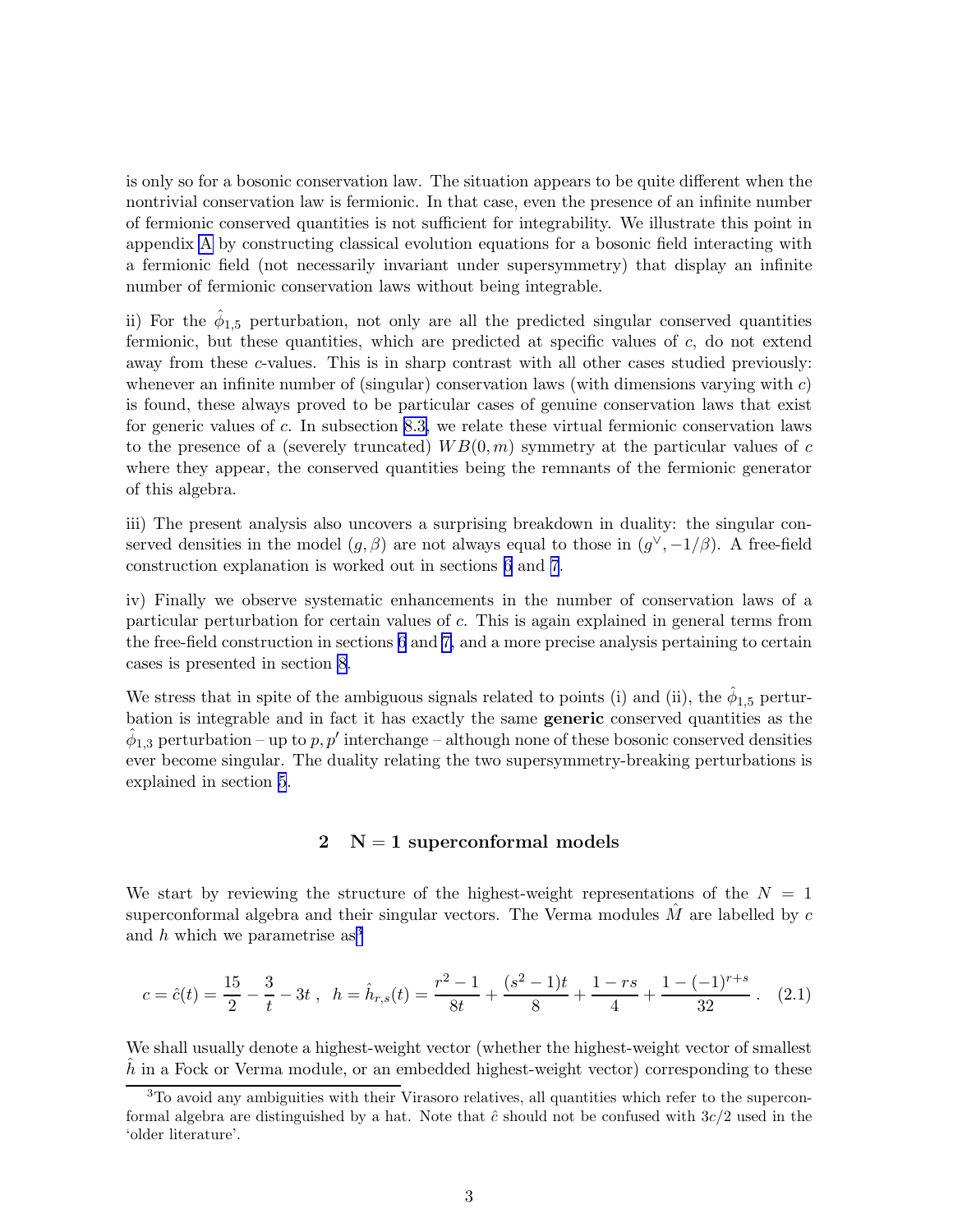<span id="page-4-0"></span>values of  $\hat{h}$  and  $\hat{c}$  by  $|r, s\rangle$ , suppressing the dependence on t. A Neveu-Schwarz (Ramond) Verma module  $\hat{M}_{\hat{c},\hat{h}}$  has a highest weight at level  $rs/2$  if  $\hat{c} = \hat{c}(t)$  and  $\hat{h} = \hat{h}_{r,s}(t)$  for  $r, s$ positive integers with  $r - s$  even (odd). For any pair of positive integers we shall define the  $\hat{\mathcal{F}}_{\hat{c}(t),\hat{h}_{r,s}(t)}$  as the quotient of  $\hat{M}_{\hat{c}(t),\hat{h}_{r,s}(t)}$  by the Verma module  $\hat{M}_{\hat{c}(t),\hat{h}_{r,s}(t)+rs/2}$  generated by the singular vector at level  $rs/2$ . We shall usually denote  $\hat{\mathcal{F}}_{\hat{c}(t),\hat{h}_{r,s}(t)}$  by  $\hat{\mathcal{F}}_{r,s}$  and  $\hat{\mathcal{F}}_{1,1}$  by  $\hat{\mathcal{F}}$ . These spaces play an important role in Toda theory as the spaces of fields.

We shall take our conserved quantities to be polynomials in  $\hat{L}$  and  $\hat{G}$ , in which case they correspond to vectors in  $\hat{\mathcal{F}}$ . The possible embedding patterns of singular vectors are identical tothose of the Virasoro algebra, and it is only in cases III<sub>−</sub> and III<sub>+</sub> (in the notation of [[12\]](#page-30-0)) that there are singular vectors in  $\hat{\mathcal{F}}$  which may provide singular conserved quantities. From now on, we shall restrict to  $t > 0$ , in which case the values of  $\hat{c}$  for which  $\hat{\mathcal{F}}$  has singular vectors are exactly the superconformal minimal models (including the limiting case  $\hat{c} = 3/2$ ).

The superconformal minimal models are characterised by two positive integers  $(p, p')$  such  $that<sup>4</sup>$ 

$$
\frac{p-p'}{2}
$$
 and p' are relatively prime integers , (2.2)

with $\hat{c}$  given by ([2.1\)](#page-3-0) with  $t = p'/p$ . The minimal model primary fields  $\hat{\phi}_{r,s}$  have conformal dimensions  $\hat{h}_{r,s}(t)$  where  $1 \leq r < p'$ ,  $1 \leq s < p$ . The Verma module associated to  $\hat{\phi}_{r,s}$  has primary singular vectors at level  $rs/2$  and  $(p'-r)(p-s)/2$  and an infinite number of secondary singular vectors. Fields with  $r + s$  even are in the Neveu-Schwarz (NS) sector, while  $r + s$  odd are in the Ramond (R) sector.<sup>5</sup> Correspondingly,  $\hat{\mathcal{F}}_{r,s}$  has a single singular vector of weight  $\hat{h}_{r,s} + (p'-r)(p-s)/2 = \hat{h}_{r,2p-s} = \hat{h}_{2p'-r,s}$ , and in particular,  $\hat{\mathcal{F}} = \hat{\mathcal{F}}_{1,1}$  has a unique singular vector at level  $(p'-1)(p-1)/2 = \hat{h}_{1,2p-1} = \hat{h}_{2p'-1,1}$ .

## 3 The singular-vector analysis of the perturbed  $N = 1$  superconformal models

For a superconformal model, the perturbation may be either a NS or a R field. In the first case, the perturbation may either break or preserve supersymmetry. To cover all three possibilities we have to allow perturbations of both forms

$$
\oint \frac{\mathrm{d}z}{2\pi i} P(z) , \quad \text{and} \quad \oint \frac{\mathrm{d}z}{2\pi i} \hat{G}_{-1/2} P(z) . \tag{3.1}
$$

<sup>4</sup> The fact that  $p, p'$  must satisfy eq. (2.2) can be most neatly seen from the non-unitary coset description[[13\]](#page-30-0):

$$
\frac{\widehat{su}(2)_m \oplus \widehat{su}(2)_2}{\widehat{su}(2)_{m+2}}, \text{ with } m = \frac{s}{u} \qquad (s, u) = 1, \ m + 2 = \frac{2p'}{p - p'}, \ p - p' = 2u.
$$

The basic requirement is to have s and u coprime integers (and  $u \ge 1$ ), which leads simply to this result.

<sup>5</sup> Fields in the NS sector may be considered as superfields, that is, composed of two Virasoro primary fields, with conformal dimension differing by  $1/2$ . In a superspace formalism, a field  $\phi$  in the NS sector can be decomposed as  $\phi = \varphi + \theta \psi$ ;  $\varphi$  and  $\psi$  are usually referred to as the lower (dimension h) and the upper (dimension  $h + 1/2$ ) components of the superfield respectively.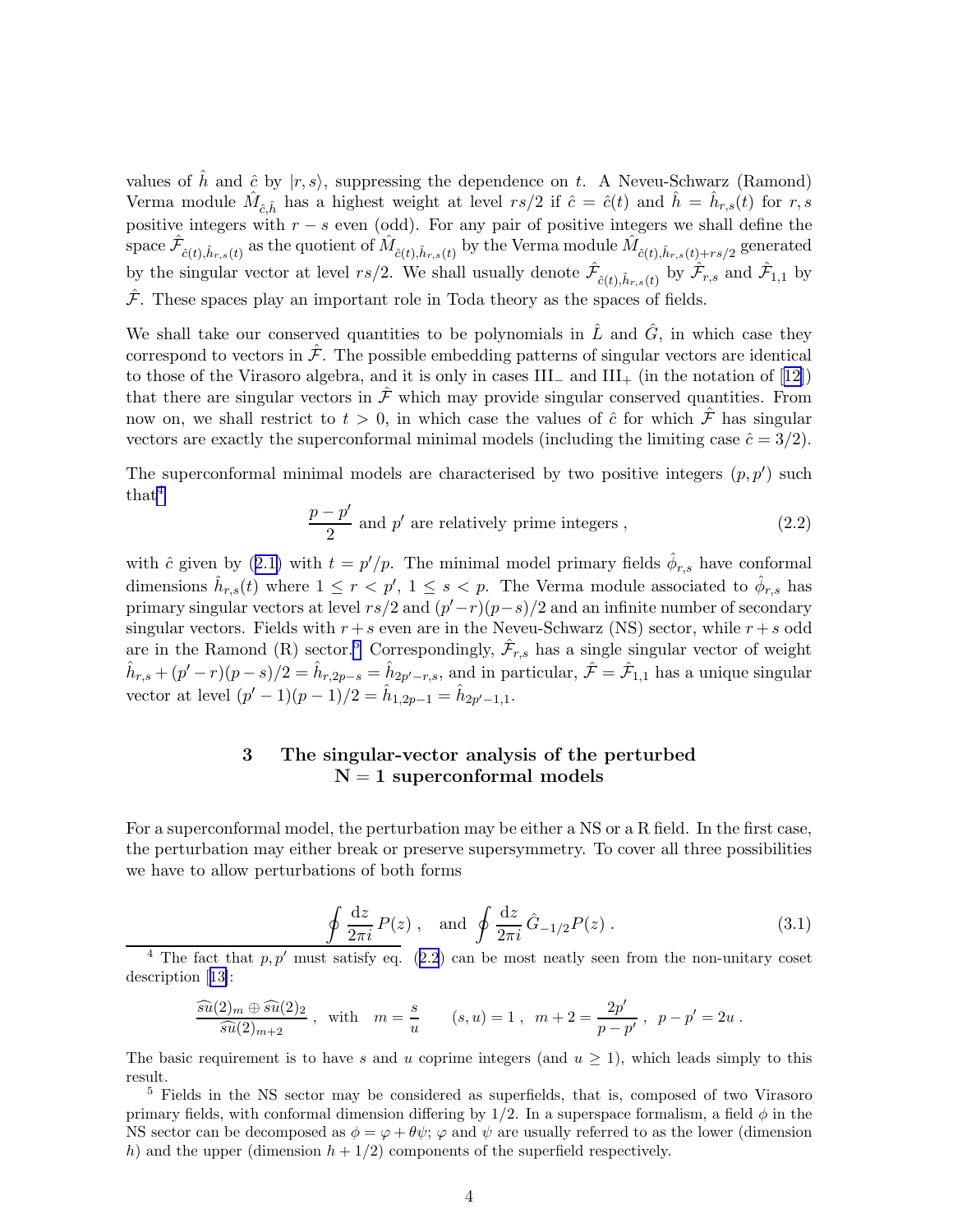The first possibility covers the R and the supersymmetry-breaking NS perturbations, and the second the NS supersymmetry-preserving perturbations. Equally well, we shall consider conserved densities (which are now always NS fields – being vacuum descendants) of the two forms

$$
\Phi_I, \quad \text{and} \quad \hat{G}_{-1/2}\Phi_I, \tag{3.2}
$$

although we shall usually phrase our arguments in terms of the corresponding states

$$
\chi_I = \Phi_I(0)|0\rangle \ , \quad \hat{G}_{-1/2}\chi_I = \hat{G}_{-1/2}\Phi_I(0)|0\rangle \ , \tag{3.3}
$$

where  $\chi_I$  is a NS highest-weight state. Finally, we need to consider the operator product of the perturbing field with the highest-weight state corresponding to the conserved density, and the leading term in the OPE may again be a highest-weight state  $\chi_P$  or a descendant  $G_{-1/2}\chi_{P}$ .

The simplest way for the density to be conserved is that the leading term in the OPE is a second-order pole.<sup>6</sup> There are then three cases to consider, corresponding to whether the leading term is  $\chi_P$  for P a NS field,  $\chi_P$  for P a R field, or  $\hat{G}_{-1/2}\chi_P$  for P a NS field. In the first case, the only possible field which can appear as the residue of the first order pole is the total derivative  $\tilde{L}_{-1}\chi_{P}$ . In the second case, there may additionally be a term  $\tilde{G}_{-1}\chi_{P}$  and we must check that this does not appear. Finally, in the third case, the two fields which may appear are  $\hat{L}_{-1}\hat{G}_{-1/2}\chi_P$  and  $\hat{G}_{-3/2}\chi_P$  and we must again check the the second field does not appear.

Since we take  $t = p'/p$  with  $p, p'$  satisfying [\(2.2\)](#page-4-0), the only singular vector in  $\hat{\mathcal{F}}_{r,s}$  is of weight  $\hat{h}_{r,2p-s}$  and consequently, with  $P = \hat{\phi}_{r,s}$ , we identify  $\chi_P = |r, 2p-s\rangle$ , and  $\chi_I = |1, 2p-1\rangle$ , and the requirement that the leading pole be second order equates to a condition on the values of  $r, s, p$  and  $p'$ . To find this condition we first define

$$
\Delta \hat{h} \equiv \hat{h}_P + \hat{h}_{\chi_I} - \hat{h}_{\chi_P} = \frac{1}{2} \left[ (p' - r)(s - 1) + (p - s)(r - 1) + (r - 1)(s - 1) \right] \ . \tag{3.4}
$$

As in the Virasoro case, the simplicity of the singular-vector argument depends crucially upon the fact that the above expression can be written as a sum of positive terms. We give in table [1](#page-6-0) the eight possible operator product expansions, the value  $\Delta h$  must take for the leading pole to be of order two, whether P may be NS or R (indicated by a  $\checkmark$ ) and whether the density is guaranteed to be conserved (indicated by  $\checkmark\checkmark$ )

We now analyse each of the possible values of  $\Delta \hat{h}$  in turn.

## 3.1  $2\Delta \hat{h} = 2$

We are required to analyse

$$
(p'-r)(s-1) + (p-s)(r-1) + (r-1)(s-1) = 2.
$$
\n(3.5)

<sup>&</sup>lt;sup>6</sup> As in the Virasoro case, no generic solutions are expected when the pole is not of second order.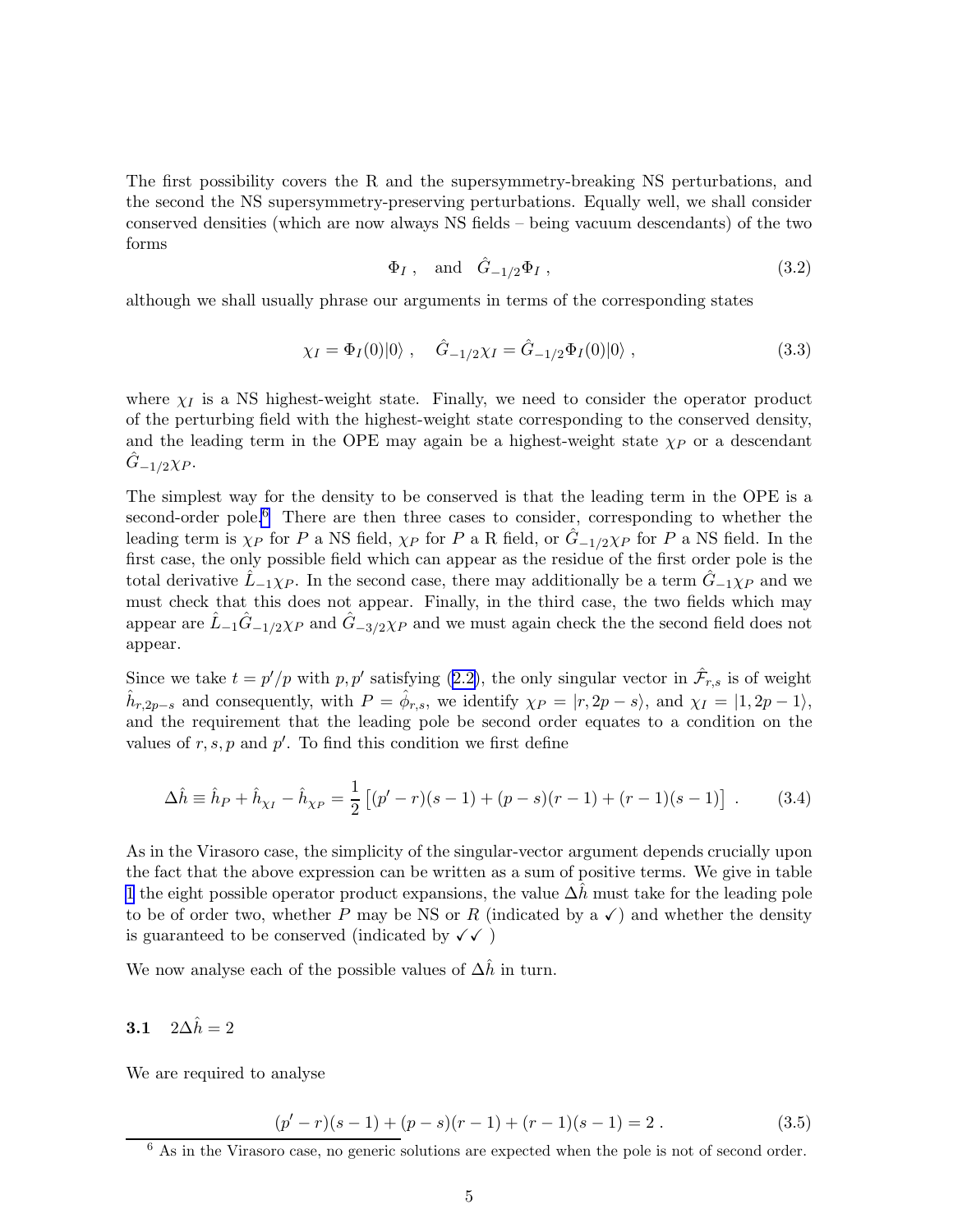<span id="page-6-0"></span>

|                                |            | Pert. $\times$ Dens. $\rightarrow$                        |                                                                                | $2\Delta h$ | NS. | R |
|--------------------------------|------------|-----------------------------------------------------------|--------------------------------------------------------------------------------|-------------|-----|---|
|                                |            | $\hat{G}_{-1/2}P \times \hat{G}_{-1/2}\chi_I \rightarrow$ | $\chi_P$                                                                       | $2^{\circ}$ |     |   |
|                                |            |                                                           | $\hat{G}_{-1/2}P \times \hat{G}_{-1/2}\chi_I \rightarrow \hat{G}_{-1/2}\chi_P$ | 3           |     |   |
| $\hat{G}_{-1/2}P \quad \times$ |            | $\chi_I \rightarrow$                                      | $\chi_{P}$                                                                     | 3           |     |   |
|                                |            |                                                           | $\hat{G}_{-1/2}P \times \chi_I \rightarrow \hat{G}_{-1/2}\chi_P$               | 4           |     |   |
|                                |            | $\overline{P} \times \hat{G}_{-1/2}\chi_I \rightarrow$    | $\chi_P$                                                                       | 3           |     |   |
|                                |            |                                                           | $P \times \hat{G}_{-1/2}\chi_I \rightarrow \hat{G}_{-1/2}\chi_P$               | 4           |     |   |
|                                | $P \times$ | $\chi_I \rightarrow$                                      | $\chi_P$                                                                       | 4           |     |   |
|                                | $\times$   | $\chi_I \rightarrow$                                      | $\hat{G}_{-1/2}\chi_{P}$                                                       | 5           |     |   |

Table 1: Possible operator products

To illustrate the procedure, we give all possible results in table 2 with  $r, s, p, p'$  positive integers, and indicate whether or not this corresponds to a minimal model representation P.

|                             | $(p-s)(r-1)$ + $(p'-r)(s-1)$ + $(r-1)(s-1)$ = 2 | (r,s)           | (p, p')                            | NS | R | Min. |
|-----------------------------|-------------------------------------------------|-----------------|------------------------------------|----|---|------|
| $\mathcal{D}_{\mathcal{L}}$ | $\theta$                                        | (2,1)           | $(3,-)$<br>$(3,1)$ $(2,-)$         |    |   |      |
|                             |                                                 | No solutions    |                                    |    |   |      |
|                             |                                                 | (2,2)           | (3, 2)                             |    |   |      |
|                             |                                                 |                 | $(1,2)$ $(-,3)$<br>$(1,3)$ $(-,2)$ |    |   |      |
|                             |                                                 | (2, 2)          | (2, 3)                             |    |   |      |
|                             |                                                 | (2,3)<br>(3, 2) | (3, 2)<br>(2,3)                    |    |   |      |

Table 2: Solutions to  $\Delta \hat{h} = 1$ 

As a result, we have four solutions to the equation  $2\Delta\hat{h} = 2$  which have minimal values of p and  $p'$ . Of these, two have NS perturbations and two have R perturbations. However, if we look back at table 1, we see that only the NS perturbations ever have  $2\Delta h = 2$ , and so the R solutions are spurious. Moreover, the remaining two NS solutions are related by interchange of p and p'; requiring  $p' < p$  leaves us with a single solution.

Furthermore, the conserved densities are guaranteed to be conserved in this case. We have thus found our first integrable perturbation of a superconformal theory by this method, which is

> $\hat{G}_{-1/2}P=\hat{G}_{-1/2}\hat{\phi}_{1,3}\ ,\ \ \hat{G}_{-1/2}\chi_I=\hat{G}_{-1/2}\hat{\phi}_{3,1}\ ,\ \ \chi_P=\hat{\phi}$  $(3.6)$

where  $p' = 2$  and consequently  $p = 4k$ . In these cases, the weight of the conserved density  $\chi_{I}$ is  $\hat{h}_{3,1}(2/4k) + \frac{1}{2} = 2k$  (cf. [\[6\]](#page-30-0)).

The detailed analysis of the next three cases –  $\Delta \hat{h} = 3/2$ , 2 and  $5/2$  – is reported in appendix D (where the results are presented in the form of tables). In the main text, we confine ourself to the interpretation of the possible solutions.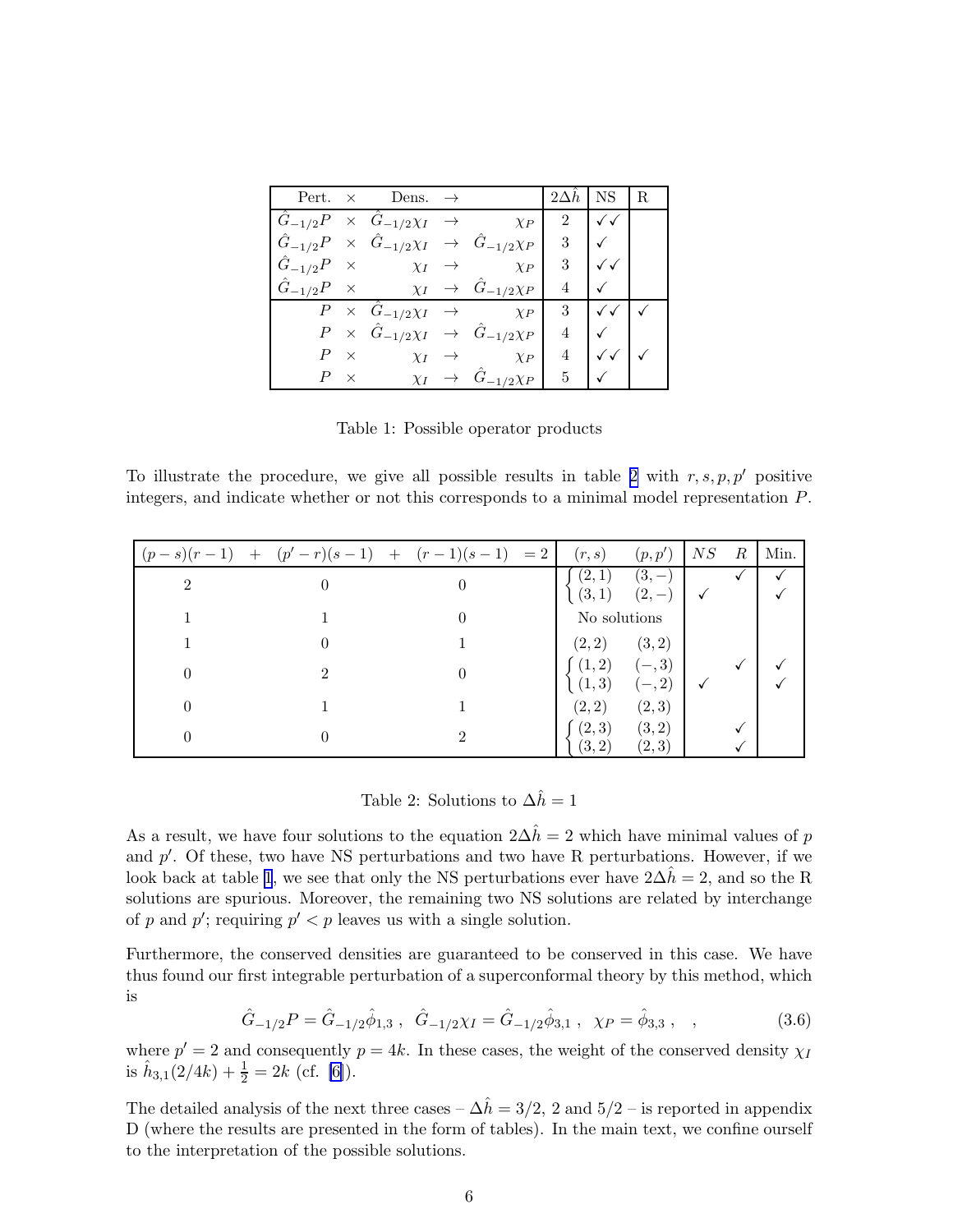## 3.2  $2\Delta\hat{h}=3$

In this case we find no NS perturbations in minimal models, and instead two Ramond perturbations,

$$
P = \hat{\phi}_{1,2} , \quad \hat{G}_{-1/2} \chi_I = \hat{G}_{-1/2} \hat{\phi}_{7,1} , \quad p' = 4 , \quad p = 4k + 2 , \tag{3.7}
$$

$$
P = \hat{\phi}_{1,4} , \quad \hat{G}_{-1/2} \chi_I = \hat{G}_{-1/2} \hat{\phi}_{3,1} , \quad p' = 2 , \quad p = 4k . \tag{3.8}
$$

However, using the values of the coefficients of the terms  $\hat{G}_{-1}\chi_{P}$  which appear in the residue of the operator product expansion, and which are given in eqs [C.8,](#page-28-0) we see that these do not give conserved quantities.

## 3.3  $2\Delta \hat{h} = 4$

In this case we find both NS and R perturbations in minimal models. In the Neveu-Schwarz case, there are six possibilities:

|            | a) $\hat{G}_{-1/2}P = \hat{G}_{-1/2}\hat{\phi}_{1,3}$ , |                                                                                                                 | $\chi_I = \phi_{5,1}$ , $p' = 3$ , $p = 2k + 3$ , |
|------------|---------------------------------------------------------|-----------------------------------------------------------------------------------------------------------------|---------------------------------------------------|
|            |                                                         | b) $\hat{G}_{-1/2}P = \hat{G}_{-1/2}\hat{\phi}_{1,5}$ , $\chi_I = \phi_{3,1}$ , $p' = 2$ , $p = 4k$ ,           |                                                   |
|            |                                                         | c) $P = \hat{\phi}_{1,3}$ , $\hat{G}_{-1/2}\chi_I = \hat{G}_{-1/2}\hat{\phi}_{5,1}$ , $p' = 3$ , $p = 2k + 3$ , |                                                   |
| d)         |                                                         | $P = \phi_{1,5}$ , $\ddot{G}_{-1/2}\chi_I = \ddot{G}_{-1/2}\phi_{3,1}$ , $p' = 2$ , $p = 4k$ ,                  |                                                   |
| $\epsilon$ |                                                         | $P = \phi_{1,3}$ , $\chi_I = \phi_{5,1}$ , $p' = 3$ , $p = 2k + 3$ ,                                            |                                                   |
| f)         | $P=\phi_{1,5}$ ,                                        | $\chi_I = \phi_{3,1} , \quad p' = 2 , \quad p = 4k ,$                                                           |                                                   |

and only one in the Ramond case,

g)  $P = \hat{\phi}_{1,2}$ , 1,2,  $\chi_I = \hat{\phi}_{9,1}$ ,  $p' = 5$ ,  $p = 2k + 5$ .

For the Ramond case, the calculation [\(C.7\)](#page-28-0) of the coefficient of  $\hat{G}_{-1}\chi_{P}$  in the residue of the OPE shows that the density is not conserved.

For cases a), b), c) and d), the calculation [\(B.6\)](#page-27-0) of the coefficient of  $G_{-3/2}\chi_P$  in the residue of the OPE shows that the density is not conserved.

In cases e) and f) the densities are guaranteed to be conserved.

#### 3.3.1 Case (e)

Here we have found that the perturbation by  $\oint \hat{\phi}_{1,3}$  has singular conserved densities for  $\hat{c}(3/(2k+3))$ . These are of weight  $2k+2$ , so that we expect that there are conserved quantities for the  $\hat{\phi}_{1,3}$  perturbation of weights 2, 4, 6, 8, ... which become singular for these  $\hat{c}$ -values.

3.3.2 Case (f)

Here we have found that the perturbation by  $\oint \hat{\phi}_{1,5}$  has singular conserved densities for  $\hat{c}(2/4k)$ . These are of weight  $2k - 1/2$ , so that we expect that there are conserved quantities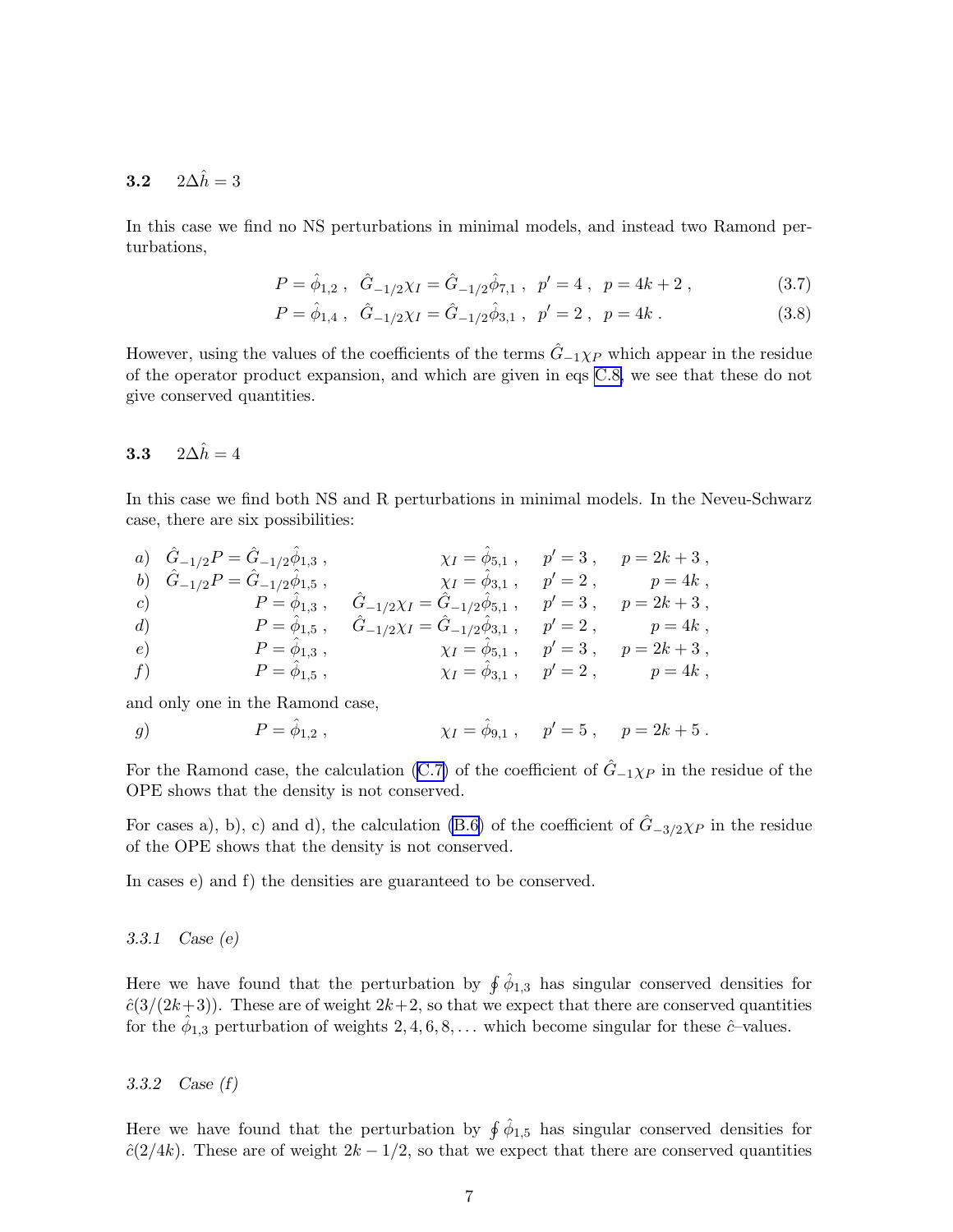<span id="page-8-0"></span>for the  $\hat{\phi}_{1,5}$  perturbation of weights  $3/2, 7/2, 11/2, 15/2, \ldots$  which become singular for these cˆ–values.

## 3.4  $2\Delta \hat{h} = 5$

In that case, we have

$$
(p'-r)(s-1) + (p-s)(r-1) + (r-1)(s-1) = 5 \tag{3.9}
$$

Taking  $p' < p$ , there are three solutions:  $(r, s) = (2, 2), p' = 3$  and  $p = 5, (r, s) = (1, 2)$  with  $p' = 6$  and  $(r, s) = (1, 6)$  with  $p' = 2$ . For the first case, the perturbing field  $\hat{\phi}_{2,2}$  is identical to  $\hat{\phi}_{1,3}$ ; this is a solution already found previously, but viewed here from a different form of the quotient space  $\mathcal F$  (i.e., the remaining primitive singular vector differs in the two cases). The other two correspond to a Ramond perturbing field, which is incompatible with  $2\Delta\hat{h} = 5$ (cf. table [1.](#page-6-0))

#### 3.5 Summary

We have found that the following perturbations have singular conserved densities at the indicated values of c:

- 1 The supersymmetry-preserving perturbation  $\hat{G}_{-1/2}\hat{\phi}_{1,3}$  with singular conserved densities of weight 2k for  $c = \hat{c}(2/4k)$ .
- 2 The supersymmetry-breaking perturbation  $\hat{\phi}_{1,3}$  with singular conserved densities of weight  $2k + 2$  for  $c = \frac{\hat{c}(3/(2k+3))}{k}$ .
- 3 The supersymmetry-breaking perturbation  $\hat{\phi}_{1,5}$  with singular conserved densities of weight  $2k - 1/2$  for  $c = \hat{c}(2/4k)$ .

### 4 Direct construction of the conservation laws

We can now investigate by explicit computation whether the singular conserved densities we have predicted exist, and whether they also exist for generic c–values. We give the results for the perturbations  $\hat{G}_{-1/2} \hat{\phi}_{1,3}$ ,  $\hat{\phi}_{1,3}$  and  $\hat{\phi}_{1,5}$  in table [3](#page-10-0).

In each case we have considered the equations for a general field in  $\hat{\mathcal{F}}$  of low level to be a conserved density. In the first column we give the values of  $t = p'/p$  for which there is a conserved quantity, and the multiplicity of these quantities in parentheses if it is more than one, and 'all' if there is a conserved quantity at that level for all  $t$  (and hence for all  $c$ ). (For instance, for the  $\hat{G}_{-1/2}\hat{\phi}_{1,3}$  perturbation we see that there are two conserved densities with  $\Delta = 4$  when  $t = 1$ ; since there is a generic conserved density at that level (indicated by the 'all'), there is thus one extra conserved density at  $t = 1$ .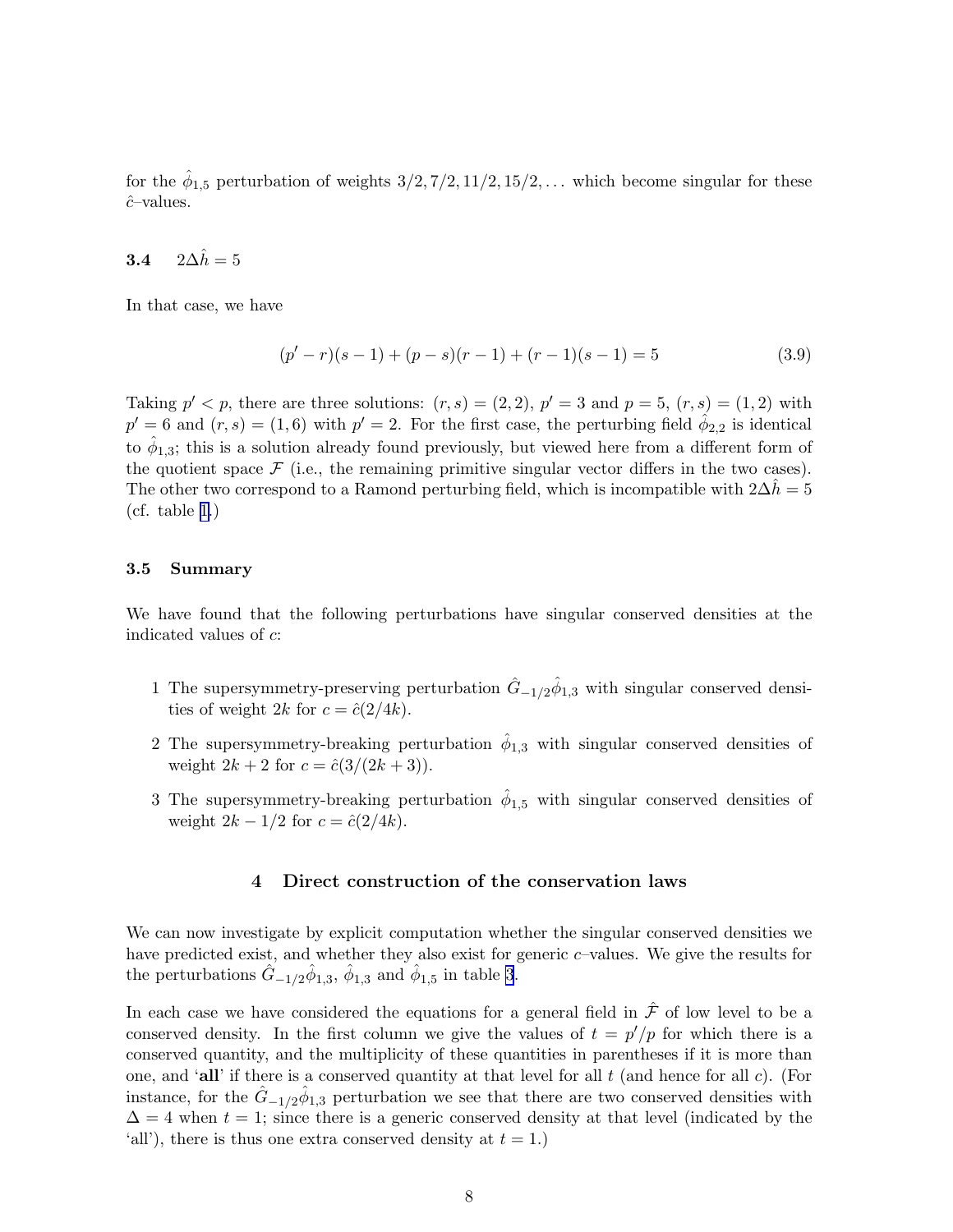In each case, we have checked whether the conserved density is a highest weight, whether it is the super-descendant  $\hat{G}_{-1/2}\psi$  of some field  $\psi$  (modulo total derivatives) and whether that state  $\psi$  is itself ever a highest-weight state in  $\hat{\mathcal{F}}$ . The number of densities of each form is again given in parentheses. (Again considering the  $\hat{G}_{-1/2} \hat{\phi}_{1,3}$  perturbation, we see that the generic conserved density of weight 4 is always a super-descendant  $\hat{G}_{-1/2}\psi$  and that  $\psi$  is singular for  $t = 1/4, 4$ . In the special case  $t = 1$ , only one of the two conserved densities of weight 4 is a super-descendant and it is not singular.)

As can be seen from the tables, in each case the singular conserved quantities that we have predicted do exist and that they are indeed highest weights (respectively super-partners of highest weights) for supersymmetry-breaking (resp. supersymmetry-preserving) perturba-tions.Moreover, as for all the cases considered in [[1](#page-30-0)], for the perturbations  $\hat{G}_{-1/2}\hat{\phi}_{1,3}$  and  $\hat{\phi}_{1,3}$ , these conserved quantities also exist for **generic** values of c.

However, a new phenomenon is observed for the case of the  $\hat{\phi}_{1,5}$  perturbation, which is that the predicted fermionic singular conserved quantities do not generalise to **generic** values of c. Secondly, we find that there are in fact conserved densities for generic c-values of all even weights, and on closer inspection, these are identical to the conserved densities of the  $\hat{\phi}_{1,3}$ perturbation modulo  $p, p'$  interchange.

We now make some comments on the results of the singular-vector analysis and the results in table [3](#page-10-0).

(i): For each perturbation there are some values of  $t$  at which there are extra conservation laws over and above those present for generic t, namely at  $t = 1, 2$  for  $\hat{G}_{-1/2} \hat{\phi}_{1,3}$ , at  $t = 1, 3/2$ for  $\hat{\phi}_{1,3}$  and at  $t = 2/3, 1/(2k)$  for  $\hat{\phi}_{1,5}$ . Each of these cases can be understood from the free-field construction in sections [6](#page-12-0)[-7](#page-18-0) and in certain cases from the presence of identifiable extra symmetries, which we detail in section [8.](#page-20-0)

(ii): As mentioned in the introduction, on the basis of the free-field construction and the connection to affine Toda field theory, we expect the conservation laws to satisfy a duality relation, namely that the conserved quantities of the perturbation  $\hat{G}_{-1/2}\hat{\phi}_{1,3}$  be invariant under  $t \to 1/t$ , and that those of  $\hat{\phi}_{1,3}$  and  $\hat{\phi}_{1,5}$  be swapped under  $t \to 1/t$ . This is indeed observed for generic values of  $t$ . However, we notice some surprising failures of duality in the singular-vector analysis and in table [3,](#page-10-0) namely:

(ii)(a): The conservation laws of weight  $2k - 1/2$  of  $\hat{\phi}_{1,5}$  at  $t = 1/(2k)$  are not present for  $\hat{\phi}_{1,3}$ at  $t = 2k$ .

(ii)(b): The extra conservation laws at  $t = 1$  for  $\hat{\phi}_{1,3}$  are not present for  $\hat{\phi}_{1,5}$ .

(ii)(c): The extra conservation laws at  $t = 2$  for  $\hat{G}_{-1/2}\hat{\phi}_{1,3}$  are not present at the dual value of  $t$ ,  $1/2$ .

In each case these are 'enhancements' of the spectrum of conserved quantities as mentioned in (i), which are not shared by the dual model, as we explain in section [6.](#page-12-0)

(iii): For all perturbations, the higher conservation laws for **generic**  $t$  are bosonic. However, for special t-values there are also fermionic conservation laws, even for the supersymmetry-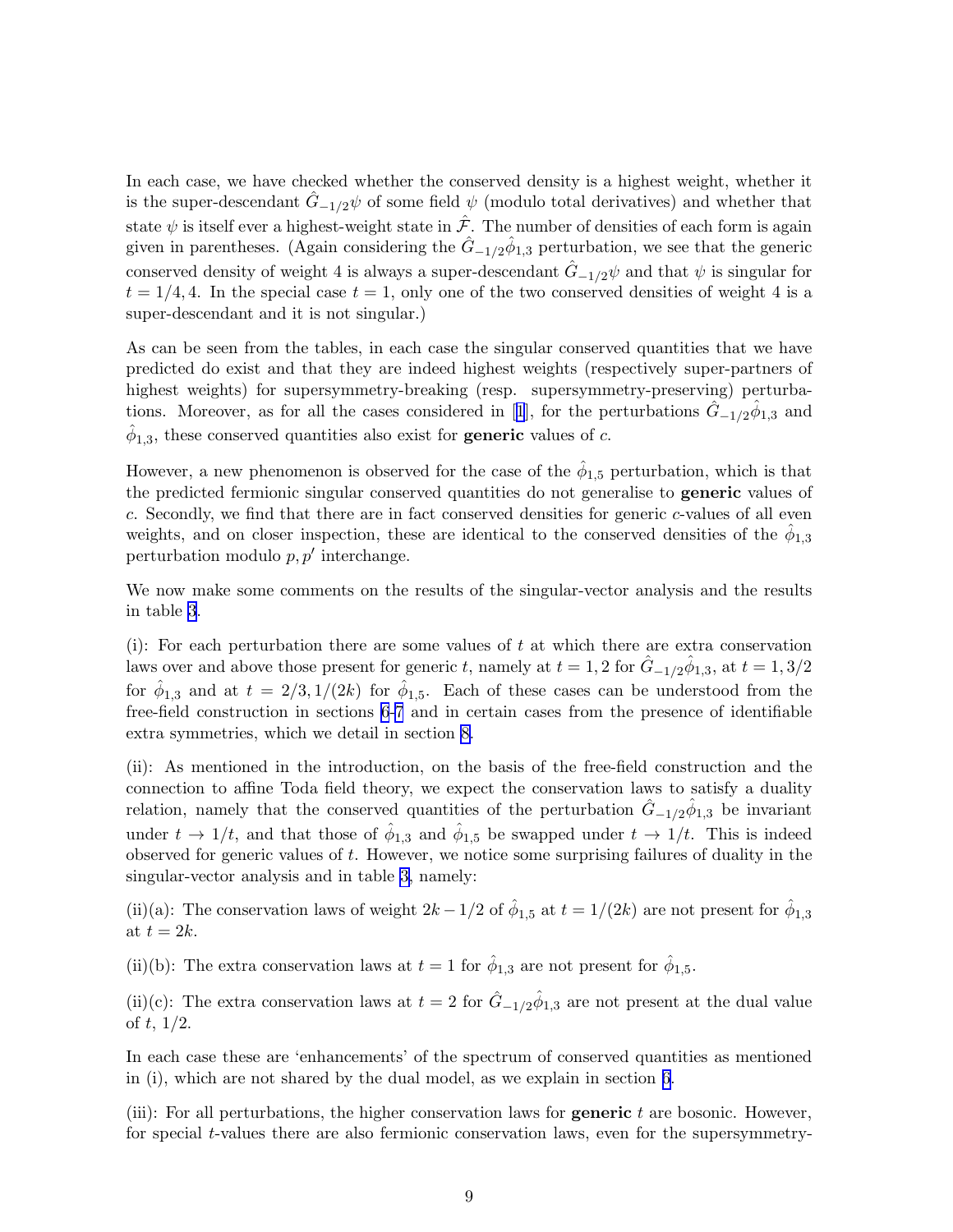<span id="page-10-0"></span>

|                  |                          |                               | $\overline{\hat{G}_{-1/2}\,\hat{\phi}_{1,3}}$ |                      | $\hat{\phi}_{1,3}$       |                                 |                                 |                                 | $\hat{\phi}_{1,5}$  |                          |                                   |                      |
|------------------|--------------------------|-------------------------------|-----------------------------------------------|----------------------|--------------------------|---------------------------------|---------------------------------|---------------------------------|---------------------|--------------------------|-----------------------------------|----------------------|
| $\Delta$         | $\boldsymbol{t}$         | $_{\mathrm{hwt}}$             | $\hat{G}_{-1/2}\,\psi$                        | $\hat{G}_{-1/2}$ hwt | $\boldsymbol{t}$         | hwt                             | $\hat{G}_{-\frac{1}{2}}\psi$    | $\overline{\hat{G}}_{-1/2}$ hwt | $\boldsymbol{t}$    | hwt                      | $\hat{G}_{-1/2}\psi$              | $\hat{G}_{-1/2}$ hwt |
| 3/2              | all(1)                   | $t=2,1/2$                     | $\overline{\phantom{0}}$                      |                      |                          |                                 |                                 |                                 |                     |                          |                                   |                      |
| $\overline{2}$   | all(1)                   |                               | $\checkmark$                                  | $t = 1/2, 2$         | all(1)                   | $\overbrace{\qquad \qquad }^{}$ | $\checkmark$                    | $t = 1/2, 2$                    | all(1)              | $\overline{\phantom{0}}$ | $\checkmark$                      | $t = 1/2, 2$         |
| 5/2              |                          |                               |                                               |                      |                          |                                 |                                 |                                 |                     |                          |                                   |                      |
| $\sqrt{3}$       | $\overline{\phantom{0}}$ |                               |                                               |                      |                          |                                 |                                 |                                 |                     |                          |                                   |                      |
| 7/2              | 1(1)                     |                               | $\overline{\phantom{0}}$                      |                      |                          |                                 |                                 |                                 | 1/4(1)              | $\checkmark$             |                                   |                      |
|                  | 2(1)                     |                               |                                               |                      |                          |                                 |                                 |                                 |                     |                          |                                   |                      |
| $\overline{4}$   | all(1)                   | $\overbrace{\hspace{15em}}$   | $\checkmark$                                  | $t = 1/4, 4$         | all(1)                   | $t = 3/5$                       | $t=2\,$                         |                                 | all(1)              | $t=5/3$                  | $t = 1/2$                         |                      |
|                  | 1(2)                     |                               | (1)                                           |                      |                          |                                 |                                 |                                 |                     |                          |                                   |                      |
| 9/2              | 1(1)                     |                               | (1)                                           |                      | 1(1)                     |                                 | (1)                             |                                 |                     |                          |                                   |                      |
| $\,$ 5 $\,$      | $\frac{1}{1}$            |                               |                                               |                      |                          |                                 |                                 |                                 |                     |                          |                                   |                      |
| 11/2             | 1(2)                     |                               | $\overbrace{\qquad \qquad }^{ }$              |                      |                          |                                 |                                 |                                 | 1/6(1)              | $\checkmark$             | $\overbrace{\phantom{123221111}}$ |                      |
|                  | 2(1)                     |                               |                                               |                      |                          |                                 |                                 |                                 |                     |                          |                                   |                      |
| $6\phantom{1}$   | all(1)                   |                               | $\checkmark$                                  | $t = 1/6, 6$         | all(1)                   | $t = 3/7$                       | $t=2\,$                         |                                 | all(1)              | $t = 7/3$                | $t = 1/2$                         |                      |
|                  | 1(4)                     | $\overbrace{\phantom{aaaaa}}$ | (2)                                           |                      | 3/2(2)                   |                                 |                                 |                                 | 2/3(2)              |                          |                                   |                      |
|                  | 2(2)                     | $\overline{\phantom{m}}$      | (1)                                           |                      |                          |                                 |                                 |                                 |                     |                          |                                   |                      |
| 13/2             | 1(2)                     |                               | (2)                                           |                      | 1(1)                     |                                 | (1)                             | $\equiv$                        |                     |                          |                                   |                      |
|                  | 2(1)                     | $\overbrace{\hspace{25mm}}$   | (1)                                           |                      |                          |                                 |                                 |                                 |                     |                          |                                   |                      |
| $\overline{7}$   | 1(1)                     | $\overline{\phantom{0}}$      |                                               |                      | $\overline{\phantom{0}}$ |                                 |                                 |                                 |                     |                          |                                   |                      |
| 15/2             | 1(5)                     |                               | (1)                                           |                      | 1(1)                     |                                 | $\overbrace{\qquad \qquad }^{}$ |                                 | 1/8(1)              | $\checkmark$             |                                   |                      |
|                  | 2(2)                     |                               |                                               |                      |                          |                                 |                                 |                                 |                     |                          |                                   |                      |
| $8\,$            | all(1)                   |                               | $\checkmark$                                  | $t = 1/8, 8$         | all(1)                   |                                 | $t=2$                           |                                 | all(1)              |                          | $t=1/2$                           |                      |
|                  | 1(7)                     |                               | (4)                                           |                      | 1(2)                     |                                 | (1)                             |                                 |                     |                          |                                   |                      |
|                  | 2(3)                     |                               | (2)                                           |                      | 3/2(3)                   | $\overline{\phantom{m}}$        |                                 |                                 | $2/3\left(3\right)$ |                          |                                   |                      |
| 17/2             | 1(4)                     |                               | (3)                                           |                      | 1(1)                     |                                 | (1)                             |                                 |                     |                          |                                   |                      |
|                  | 2(1)                     |                               | (1)                                           |                      |                          |                                 |                                 |                                 |                     |                          |                                   |                      |
| $\boldsymbol{9}$ | 1(4)                     | $\overline{\phantom{0}}$      | (1)                                           |                      | 3/2(1)                   | $\overline{\phantom{0}}$        |                                 |                                 | 2/3(1)              |                          |                                   |                      |
|                  | 2(1)                     |                               | $\overline{\phantom{a}}$                      |                      |                          |                                 |                                 |                                 |                     |                          |                                   |                      |

Table 3: The conserved densities of the integrable perturbations  $\hat{G}_{-1/2} \hat{\phi}_{1,3}$ ,  $\hat{\phi}_{1,3}$  and  $\hat{\phi}_{1,5}$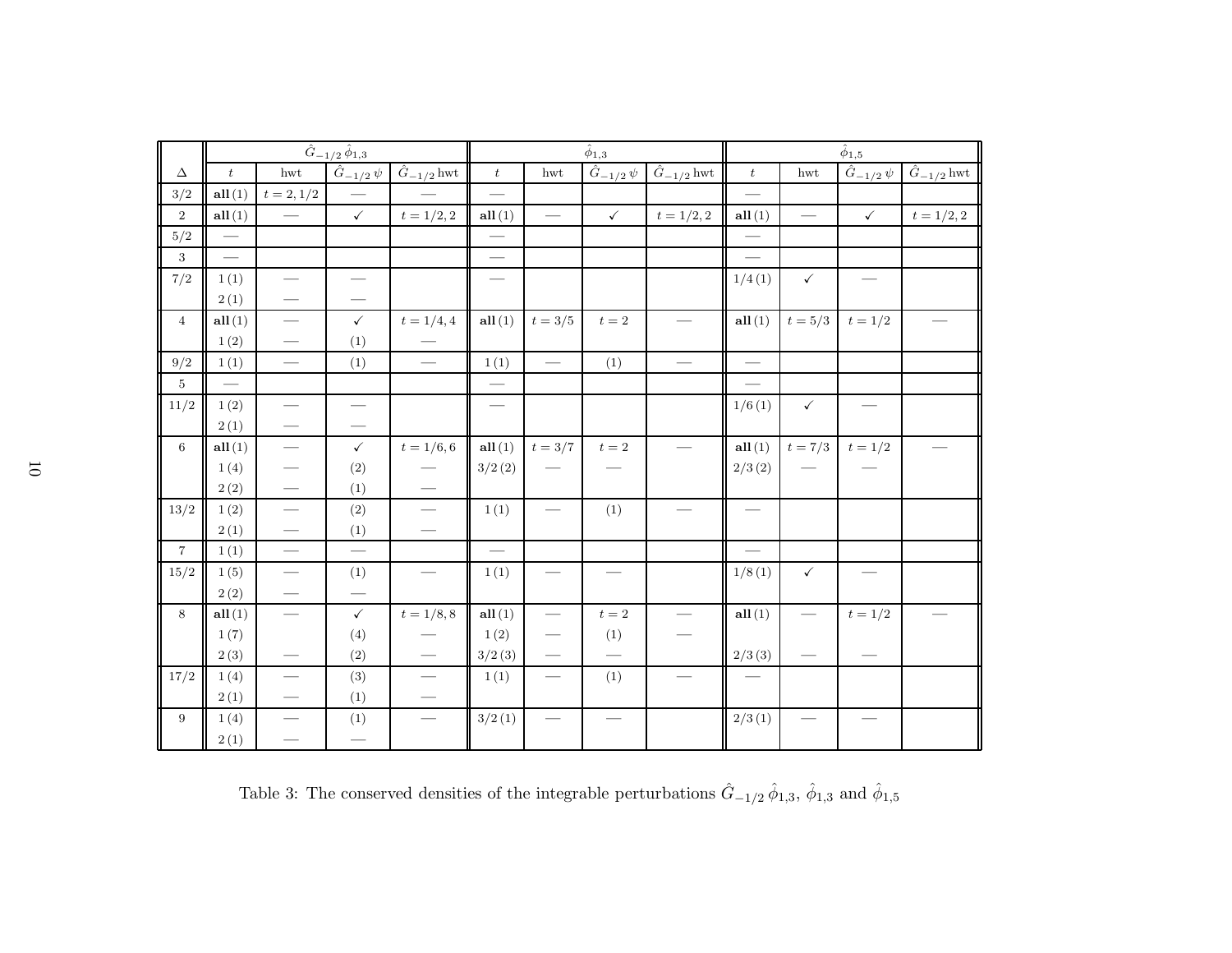<span id="page-11-0"></span>breaking perturbations. In that respect, the following two observations are worth making.

 $(iii)(a)$ : As already indicated in the introduction (cf. the analysis of appendix [A\)](#page-24-0), fermionic conservation laws are not a sure sign of integrability, even if there are an infinite number of them.

(iii)(b): The fermionic conservation laws do not necessarily anticommute amongst themselves. Actually, the Jacobi identity forces this anticommutator to either vanish or be equal to a bosonic conservation law. We have checked that the higher  $(\Delta \geq 7/2)$  fermionic singular conservation laws of the  $\hat{\phi}_{1,5}$  perturbation square to give the bosonic conservation laws of appropriate dimension – and, obviously, the latter vanishes when all singular vectors are set to zero.<sup>7</sup> Hence, whereas for the  $\hat{G}_{-1/2}\hat{\phi}_{1,3}$  and  $\hat{\phi}_{1,3}$  perturbations, every generic conservation law becomes singular at a particular value of c, in the  $\hat{\phi}_{1,5}$  case, a generic conservation law never becomes singular but its square root does at a particular value of c!

#### 5 Affine Toda theory, Lie superalgebras and duality

The rest of the article is devoted to the analysis of the data presented in the previous section. This analysis will rely heavily on the free-field construction. Our first aim is to unravel the origin of the generic duality which is a symmetry of the supersymmetry-preserving perturbation and relates the two supersymmetry-breaking ones. This is done in two steps. In the present section, we introduce affine Toda field theories (defined in terms of Lie superalgebras) and show that the three integrable perturbations can be put in a one-to-one correspondence with the three affine Lie superalgebras having exactly two simple roots. Duality, together with its occasional breakdown, is then analysed in the following section.

The super Liouville field theory of one bosonic and one fermionic field, with Lagrangian density

$$
\frac{1}{2} \left( \partial_{\mu} \phi \partial^{\mu} \phi + i \bar{\psi} \partial \phi \right) - 2i \alpha \bar{\psi} \psi e^{-i \phi / \alpha} , \qquad (5.1)
$$

provides a model for the superconformal minimal models. In particular it has  $N = 1$  superconformal symmetry with central charge  $c = \hat{c}(t)$  as in [\(2.1\)](#page-3-0) with  $t = 1/\alpha^2$ , and the fields

$$
\hat{\phi}_{1,m} = \exp\left(i\frac{(m-1)}{2\alpha}\phi\right) \tag{5.2}
$$

transform as the appropriate Neveu-Schwarz primary fields of weight  $\hat{h}_{1,m}(t)$ .

Olshanetsky was the first to realise that one can define integrable field theories associated to Lie superalgebras, generalising the bosonic affine Toda field theories to theories containing fermions [\[15](#page-30-0)]. In particular, there are three integrable field theories associated to Lie superalgebras which describe one bosonic and one fermionic field, and which can be identified as perturbations of the super-Liouville theory. They are associated to the algebras  $B^{(1)}(0,1)$ ,  $C^{(2)}(2)$  and  $A^{(4)}(0, 2)$ , whose Dynkin diagrams are given in table [1.](#page-12-0)

<sup>7</sup>This is reminiscent of the algebra of the fermionic nonlocal charges for the classical supersymmetric Korteweg-de Vries equation[[14\]](#page-30-0): a fermionic charge exists at each half-integer degree and the Poisson bracket of any such charge with itself is equal to a bosonic local charge.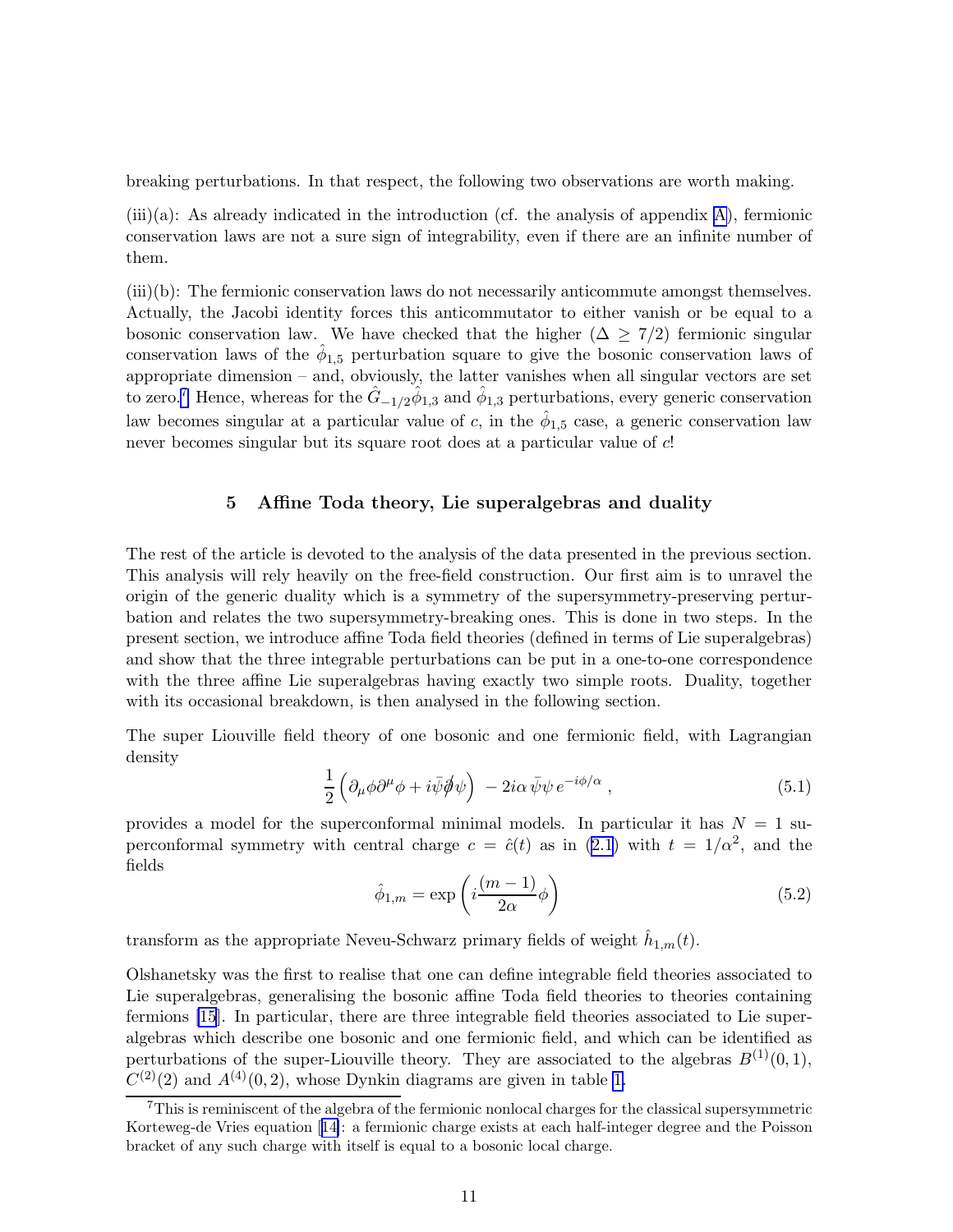

<span id="page-12-0"></span>Figure 1: The Dynkin diagrams of  $C^{(2)}(2)$ ,  $A^{(4)}(0, 2)$  and  $B^{(1)}(0, 1)$ 

As explained by Liao and Mansfield[[16\]](#page-30-0), one can simply set the auxiliary fields to zero in the quantum theory. The argument goes as follows. The auxiliary fields are necessary for the classical on-shell integrability. Since they appear without derivatives, they can always be eliminated. Classically, the auxiliary fields are found (by solving the equations of motion) to be products of exponentials. It turns out that in the quantum theory, at imaginary coupling, these products of exponentials vanish identically due to normal ordering effects. Hence, they can be ignored. The remaining terms in the Lagrangians are the standard kinetic terms

$$
\frac{1}{2} \left( \partial_{\mu} \phi \partial^{\mu} \phi + i \bar{\psi} \phi \psi \right) , \qquad (5.3)
$$

and the potentials:

$$
-2i\alpha\bar{\psi}\psi\left(e^{-i\phi/\alpha}+e^{i\phi/\alpha}\right) -2i\alpha\bar{\psi}\psi e^{-i\phi/\alpha} - \alpha^2 e^{i\phi/\alpha} -2i\alpha\bar{\psi}\psi e^{-i\phi/\alpha} - \alpha^2 e^{2i\phi/\alpha}
$$
  

$$
C^{(2)}(2) \qquad A^{(4)}(0,2) \qquad B^{(1)}(0,1) \qquad (5.4)
$$

As can be seen directly (i.e., by reading off the perturbation from the second part of the potential), these three theories correspond to the three integrable perturbations  $\hat{G}_{-1/2}\hat{\phi}_{1,3}$ ,  $\hat{\phi}_{1,3}$  and  $\hat{\phi}_{1,5}$  that we have found.

The conserved quantities that we are interested in are polynomials in  $\partial \phi$  and  $\psi$  which commute with the terms in the potentials  $(5.4)$ , whose integrals are combinations of terms of the form:

$$
Q^{B}(\beta) = \oint \frac{\mathrm{d}z}{2\pi i} : \exp(i\beta\sqrt{2}\phi) : \text{ and } Q^{F}(\beta) = \oint \frac{\mathrm{d}z}{2\pi i} : \psi \exp(i\beta\phi) : ,
$$
 (5.5)

for various values of  $\beta$ . The spaces of fields polynomial in  $\partial \phi$  and  $\psi$  which commute with these operators have been studied extensively since  $Q^B(\beta)$  and  $Q^F(\beta)$  arise as screening charges for the free-field constructions of the Virasoro and  $N = 1$  super-Virasoro algebras respectively. We shall review in some detail the results for the bosonic screening charge  $Q^B$ and then present the results for  $Q<sup>F</sup>$  much more briefly; after this digression, we will discuss the implications of this analysis for the conserved quantities of the affine Toda theories.

## 6 The free-field construction of the Virasoro algebra and the screening charge

Before plunging into this somewhat technical section, let us reformulate our motivations. In the previous section, we have introduced a correspondence between the integrable perturba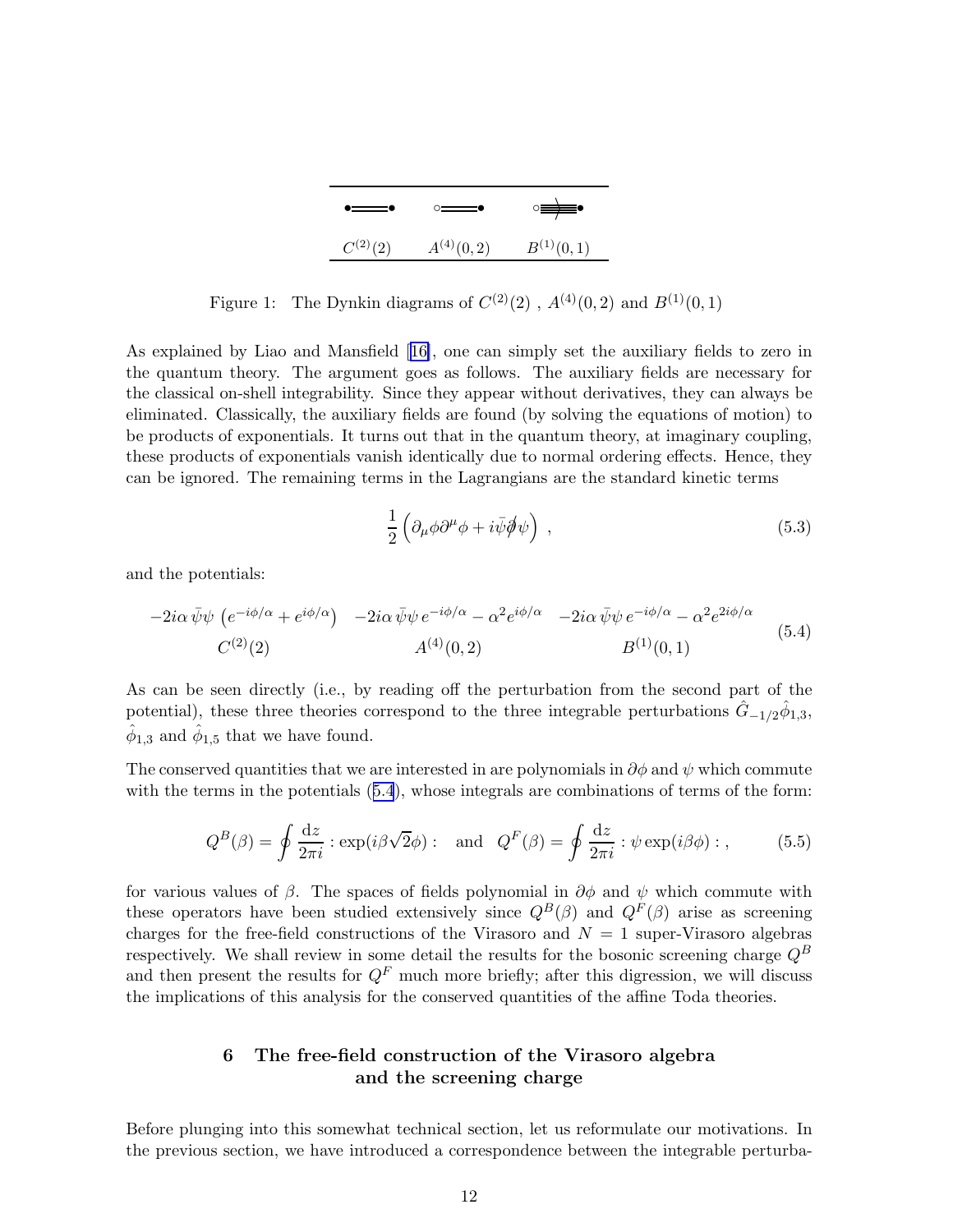<span id="page-13-0"></span>tions and Toda theories. In this section, we study the conservation laws of the latter and their relations in theories obtained by duality with the aim of transposing these results in the context of perturbed conformal theories. This last point is addressed in the next section.

Conserved integrals in the  $(q, \beta)$  affine Toda theory commute with the defining potential (given in  $(6.8)$  which is a sum of two charges Q. Hence these conservations laws lie in the intersections of the kernels of the two charges. The analysis of this section relies on this latter point of view and the emphasis is in the comparison of the kernel of a screening charge  $Q^B(\beta)$ or  $Q^F(\beta)$  with that of the dual theory obtained by replacing  $\beta$  with  $-1/\beta$ .

The presentation of this analysis is facilitated by considering first the Virasoro case, hence by concentrating on the kernel of  $Q^B(\beta)$ . With minor modifications, these results will be used for the description of the bosonic part of the  $A^{(4)}(0, 2)$  and  $B^{(1)}(0, 1)$  potentials.

The operator  $Q^B(\beta)$  has been much studied in conformal theory because it commutes with the generator of the Virasoro algebra

$$
L_{\beta} = -\frac{1}{2} : (\partial \phi)^2 : + \frac{i}{\sqrt{2}} (\beta - \frac{1}{\beta}) \partial^2 \phi , \qquad (6.1)
$$

a property which makes it a key ingredient in the calculation of correlation functions[[17\]](#page-30-0). A more precise formulation of this computational approach [\[18](#page-30-0)] led to a characterisation of the irreducible highest-weight representations of the Virasoro algebra as cohomology spaces using maps between Fock spaces, maps which can be considered as products of  $Q^B(\beta)$ . For this reason, the kernel of  $Q^B(\beta)$  has been extensively studied.

In the following three subsections, we describe the Virasoro structure of the Fock spaces, the relevant maps relating the different Fock spaces and finally the relationship between the kernels of  $Q^B(\beta)$  and  $Q^B(-1/\beta)$ . These results are extended to the supersymmetric case in the remaining subsections.

#### 6.1 The free-field Fock space representations

The modes of  $L_{\beta}$  (6.1) generate the Virasoro algebra of central charge  $c = 13 - 6t - 6/t$ where  $t = \beta^{-2}$ . They act on Fock spaces  $F_{\mu}$  on which  $\alpha_0 = \oint i \partial \phi \, dz / (2\pi i)$  takes the value  $\mu$ .  $F_{\mu}$  is a highest-weight representation of the Virasoro algebra with highest weight  $|\mu\rangle$  whose conformal weight is

$$
h(\mu) = \frac{1}{2}\mu^2 - \frac{\mu}{\sqrt{2}}(\beta - 1/\beta) \,. \tag{6.2}
$$

The structure of  $F_{\mu}$  as a representation of the Virasoro algebra for all  $\mu$ ,  $\beta$  is given by Feigin and Fuchs in [\[12](#page-30-0)]. For our purposes it is only necessary to consider  $F_0$  and  $\beta$  real. We can thus limit our attention to their sub-cases  $II_-, II_+ (+), III_-^{00}, III_-^{0} (\pm)$  and  $III_-,$  since  $F_0$  with  $\beta$  real must fall into one of these classes.

The classification of  $F_{\mu}$  is given by the number of solutions of the equation

$$
\mu = \mu_{r,s} \equiv \frac{(1-r)\beta}{\sqrt{2}} - \frac{(1-s)}{\beta\sqrt{2}},
$$
\n(6.3)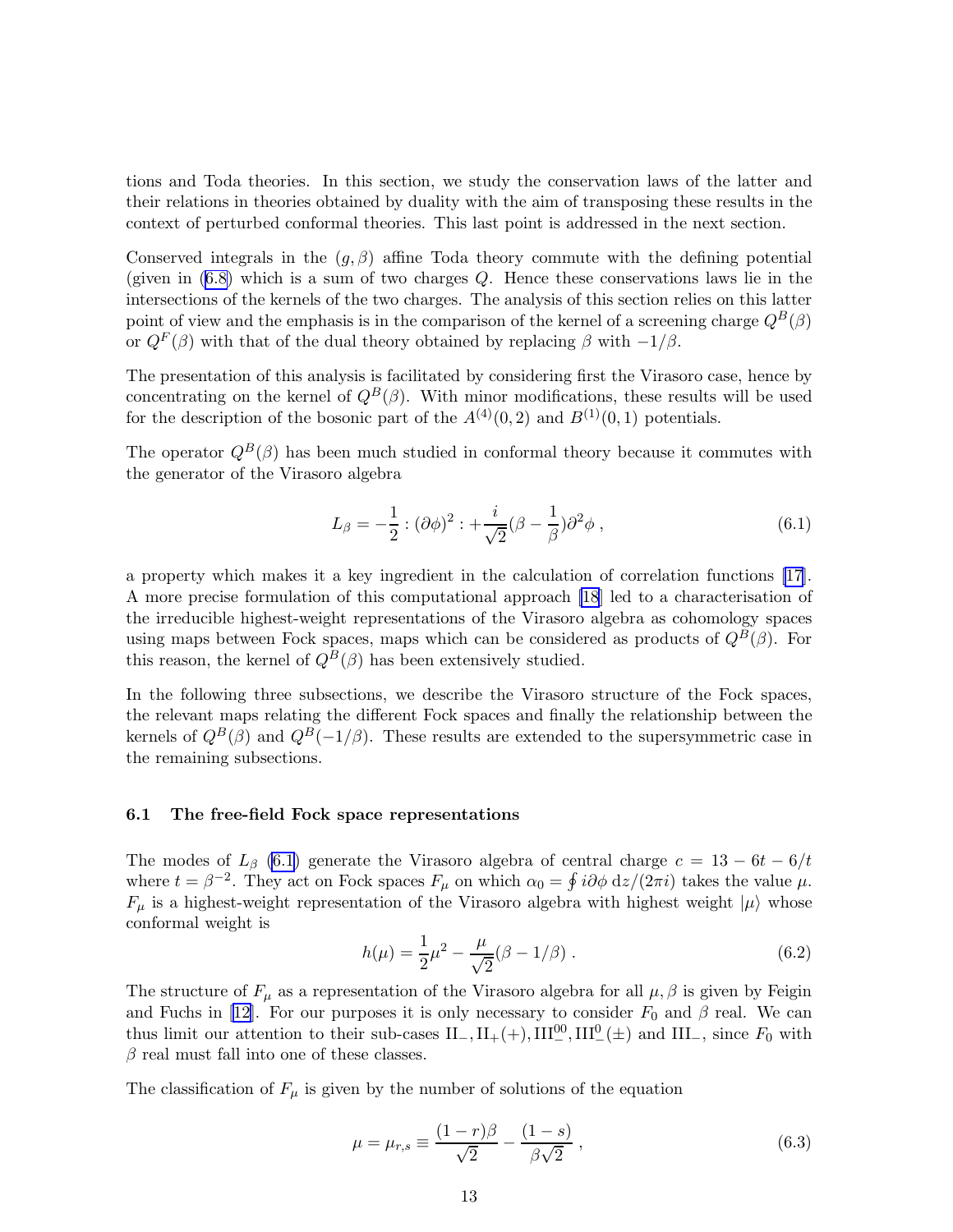withintegral values of r and s. Those cases of interest to us for which  $(6.3)$  $(6.3)$  $(6.3)$  gives a single solution are as follows:

II $_$ : a single solution with  $rs < 0$ .

 $II_{+}(+)$ : a single solution with  $r > 0, s > 0$ .

For the cases III<sup>\*</sup> we must have  $t = p'/p$  with  $p', p$  coprime positive integers, and  $\mu$  must be expressible as  $\mu_{m+jp',m'}$  with integers  $j, m, m', 0 \leq m < p', 0 \leq m' < p$ . Note that exactlyin these cases  $\mu$  does not have a unique representation in the form ([6.3](#page-13-0)) but satisfies  $\mu_{r,s} = \mu_{r+kp',s+kp}$  for any k.

III<sup>00</sup>:  $\mu = \mu_{jp',0}$ . III<sup>0</sup><sub>-</sub>(+): (i)  $\mu = \mu_{m+jp',0}$  or (ii)  $\mu = \mu_{0,m+jp}$  with  $j < 0$ . III<sup>0</sup><sub>-</sub>(-): (i)  $\mu = \mu_{m+jp',0}$  or (ii)  $\mu = \mu_{0,m+jp}$  with  $j \ge 0$ . III<sub>-</sub>:  $\mu = \mu_{m+jp',m'}$  where  $0 < m < p'$  and  $0 < m' < p$ .

The description of the representations  $F_{\mu}$  in [\[12](#page-30-0)] is in terms of embedding diagrams; the cases of interest are presented in table 2. In these tables, the vertices  $\bullet$  correspond to highest weights of the Virasoro algebra; the vertices ◦ correspond to highest weights in the quotient of  $F_{\mu}$  by the module generated by the vertices  $\bullet$ ; finally, the vertices  $\Box$  correspond to highest weights in the quotient of this latter module by the submodule generated by the vertices ◦. The special vertex  $\odot$  corresponds to a vector of type  $\circ$  which is also a highest-weight vector itself. Finally, an arrow pointing from  $a$  to  $b$  indicates that  $b$  is in the submodule generated by  $a$ .

| ${\rm II}_-$      | $\text{II}_{+}(+)$<br>$\tilde{u}_1$<br>$\tilde{u_1}$<br>$\tilde{v_1}$                                                                                                                                                                                                                                                                                                                                                                         |
|-------------------|-----------------------------------------------------------------------------------------------------------------------------------------------------------------------------------------------------------------------------------------------------------------------------------------------------------------------------------------------------------------------------------------------------------------------------------------------|
| III <sup>00</sup> | $u_1$ $u_2$ $u_3$ $u_4$ $u_5$ $u_6$ $u_7$ .                                                                                                                                                                                                                                                                                                                                                                                                   |
|                   | $III_{-}^{0}(+)$ $u_{1}^{0}$ $v_{1}^{0}$ $u_{2}^{0}$ $v_{2}^{0}$ $u_{3}^{0}$ $v_{3}^{0}$ $u_{3}^{0}$                                                                                                                                                                                                                                                                                                                                          |
|                   | $\text{III}^0_ -(-) \qquad \overbrace{\stackrel{\scriptstyle \bigcirc}{v_0}}^{\phantom{0}} u_1^{\phantom{0}} \qquad \overbrace{\stackrel{\scriptstyle \bigcirc}{v_1}}^{\phantom{0}} u_2^{\phantom{0}} \qquad \overbrace{\stackrel{\scriptstyle \bigcirc}{v_2}}^{\phantom{0}} u_3^{\phantom{0}} \qquad \overbrace{\stackrel{\scriptstyle \bigcirc}{v_3}}^{\phantom{0}} \qquad \overbrace{\stackrel{\scriptstyle \bigcirc}{v_3}}^{\phantom{0}}$ |
|                   | $w_0$<br>$\frac{w_2}{w_1}$<br>$\frac{v_1}{\sqrt{2}}$ .<br>$w_1$<br>$\frac{v_2}{\sqrt{2}}$<br>$\overset{v_3}{\longrightarrow}$ .<br>$v_{0}$<br>$v_{-2}$<br>$\tilde{u}_3$<br>$v_{-3}$<br>$u_2$<br>$u_1$                                                                                                                                                                                                                                         |

Figure 2: The embedding diagrams of types  $II_-, II_+(+)$  and  $III_-^*$ 

The dimensions of the vertices, taken from [\[19](#page-30-0)] (with  $p \leftrightarrow p'$ ), are: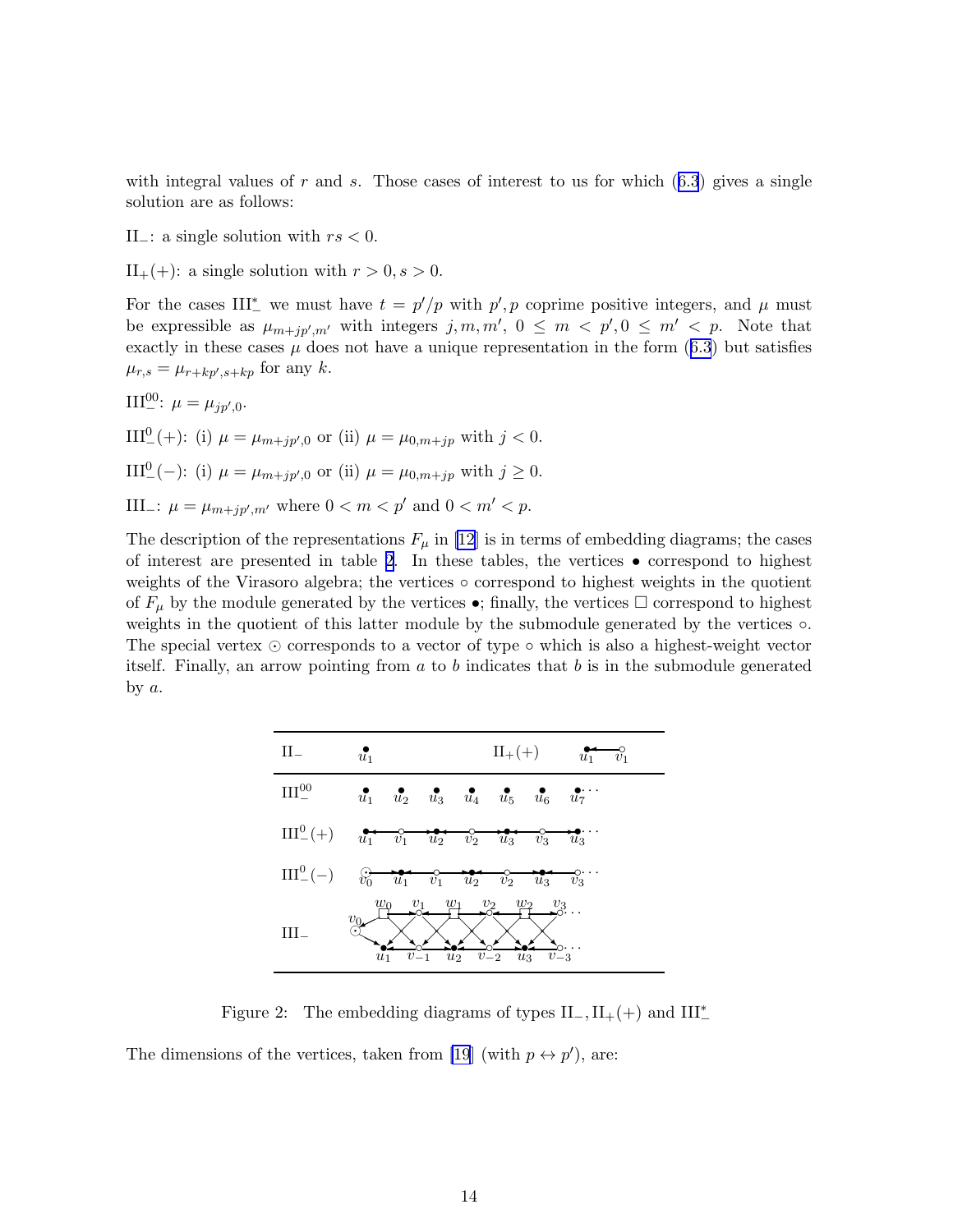<span id="page-15-0"></span>II<sub>-</sub> 
$$
h(u_1) = h_{r,s}
$$
  
\nII<sub>+</sub>(+)  $h(u_1) = h_{r,s}$   $h(v_1) = h_{-r,s}$   
\nIII<sup>0</sup> $h(u_i) = h_{(|j|+2i)p',0}$   
\nIII<sup>0</sup> $h(u_i) = \begin{cases} h_{m+(j-2i+2)p',0} & h(v_i) = \begin{cases} h_{m-(j-2i+2)p',0} \\ h_{0,m'+(j-2i+2)p} & h(v_i) = \begin{cases} h_{m-(j-2i+2)p'} & h(v_i) \end{cases} \\ \nIII0 $h(u_i) = \begin{cases} h_{m-(j+2i)p',0} & h(v_i) = \begin{cases} h_{m+(j+2i)p',0} \\ h_{0,m'+(j+2i)p} \\ h_{0,m'+(j+2i)p} \end{cases} \\ \nIII-  $h(u_i) = h_{-m+(|j|+2i)p',m'} & h(v_i) = \begin{cases} h_{m+(|j|+2i)p',m'} & i > 0 \\ h_{m-(|j|-2i)p',m'} & i < 0 \end{cases} \end{cases}$$$ 

#### 6.2 Maps between the Fock spaces

As already indicated,  $Q^B(\beta) = \exp(i\beta\sqrt{2}\phi)$ ; being a primary field of weight 1 with respect to the Virasoro algebra [\(6.1\)](#page-13-0), commutes with the modes of  $L_{\beta}(z)$ . As a result it is possible to define different maps  $Q_{+}^{(k)}$  and  $\widehat{Q}_{+}^{(k)}$  between the various spaces  $F_{\mu}$  from appropriate kfolded products of  $Q^B(\beta)$ . (Such products require a prescription for the multiple contour integrations and this rule distinguishes  $Q_+^{(k)}$  from  $\widehat{Q}_+^{(k)}$ ; the one used in the definition of  $\widehat{Q}_+^{(k)}$ insures that it acts nontrivially between some spaces of interest at the boundary of the Kac table – see [\[19\]](#page-30-0) for details). These operators have the following properties:

- a)  $Q_+^{(1)} = \hat{Q}_+^{(1)} = Q^B(\beta)$ . We shall also denote this by  $Q_+$  for short.
- b)  $Q_+^{(r)} Q_+^{(s)} = Q_+^{(r+s)}$ , when  $0 \le r, s, r + s \le p'$ .
- c)  $Q_+^{(p')} = 0$  for  $p' > 1$ .
- d)  $\hat{Q}_{+}^{(p')} \neq 0$  for  $p' \geq 1$ .

FromTheorem 3.1, Lemmas 4.1 and 5.1 of [[19\]](#page-30-0), the action of the various maps  $Q_{+}^{(m)}$ ,  $Q_{+}^{(p'-m)}$ + and  $\hat{Q}_{+}^{(p')}$  between the spaces defined above are found to be as in figure [3](#page-16-0).

It is now straightforward to read off the kernel of  $Q_+$  on  $F_{\mu_{1,1}}$  for each value of  $t > 0$ .

t irrational:  $F_{\mu_{1,1}}$  is of type  $\text{II}_{+}(+)$  and if we consider Fig. [3\(](#page-16-0)a) with  $r = s = 1$ , we find that the kernel of  $Q_+ = Q_+^{(r)}$  on  $F_0$  is given by the Virasoro submodule generated by the vector  $u_1$ .

 $t = 1$ : In this case  $F_{\mu_{1,1}} = F_{\mu_{0,0}}$  is of type  $III^{00}_{-}$ , and if we consider Fig. [3](#page-16-0)(b) with  $p' = 1$ , we find that the kernel of  $Q_+ = \hat{Q}_+^{(p')}$  on  $F_0$  is given by the Virasoro submodule generated by the vector  $u_1$ .

 $t = p'$ , p' integer: In this case  $F_{\mu_{1,1}} = F_{\mu_{1-p',0}}$  is of type III<sup>0</sup><sub>-</sub>(+) and if we consider Fig. [3\(](#page-16-0)c) with  $m = p' - 1$ , we find that the kernel of  $Q_+ = Q_+^{(p'-m)}$  on  $F_0$  is given by the Virasoro submodule generated by the vectors  $u_1, u_2, u_3, \ldots$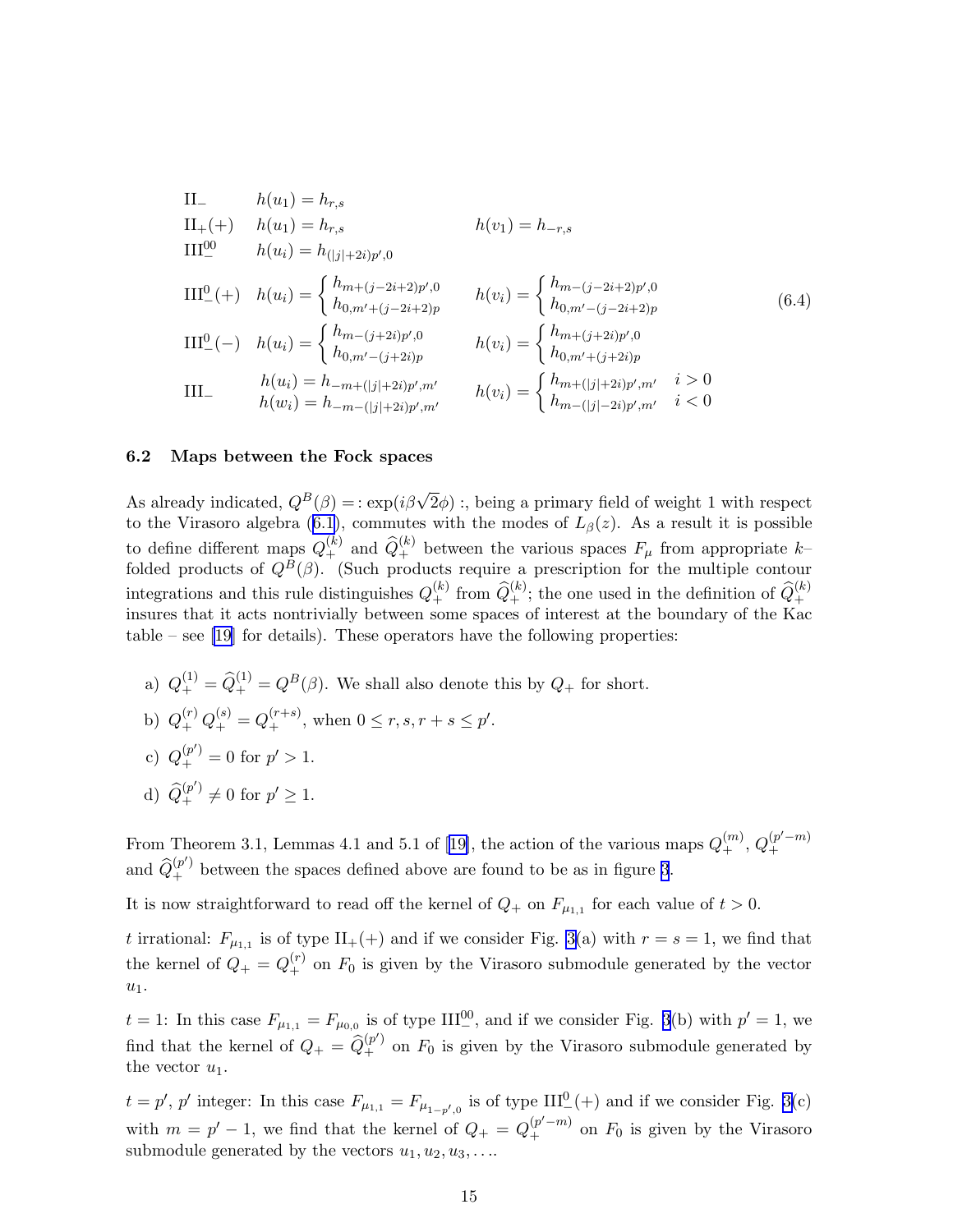<span id="page-16-0"></span>

Figure 3: The maps between the Fock modules of types  $II_-, II_+(+)$  and  $III_-^*$ 

 $t = 1/p$ , p integer: In this case  $F_{\mu_{1,1}} = F_{\mu_{0,1-p}}$  is of type  $III^{0}_{-}(+)$  and if we consider Fig. 3(d) with  $p' = 1$  we find that that the kernel of  $Q_+ = \widehat{Q}_+^{(p')}$  on  $F_0$  is given by the Virasoro submodule generated by the vector  $u_1$ .

 $t = p'/p$ , p', p integers greater than 1: In this case  $F_{\mu_{1,1}}$  is of type III<sub>-</sub> and if we consider Fig. 3(e) with  $m = m' = 1$ , we find that the kernel of  $Q_{+} = Q_{+}^{(m)}$  on  $F_0$  is given by the Virasoro submodule generated by the vectors  $v_0, w_0, v_1, w_1, v_2, w_2, \ldots$ 

**6.3** The kernels of  $Q^B(\beta)$  and  $Q^B(-1/\beta)$ 

The first point to make is that  $L_{\beta} = L_{-1/\beta}$  and  $\mu_{1,1} = 0$  is invariant under  $\beta \to -1/\beta$ , so that the kernels of  $Q^B(\beta)$  and  $Q^B(-1/\beta)$  are related.

It is clear that in the case  $\beta^2 = 1/t$  irrational they are in fact equal, being exactly the Virasoro submodule of  $F_{\mu_{1,1}}$  generated by the highest-weight state  $|0\rangle$ .

Similarly for  $t = 1$ , the kernels of  $Q<sup>B</sup>(1)$  and  $Q<sup>B</sup>(-1)$  are again equal, being again exactly the Virasoro submodule of  $F_{\mu_{1,1}}$  generated by the highest-weight state  $|0\rangle$ . However for all other rational values of  $\beta^2$ , one or other of the kernels is increased as follows:

For  $t = 1/\beta^2 = 1/p$  for  $p > 1$  integer, we have the kernel of  $Q^B(\beta)$  again being simply the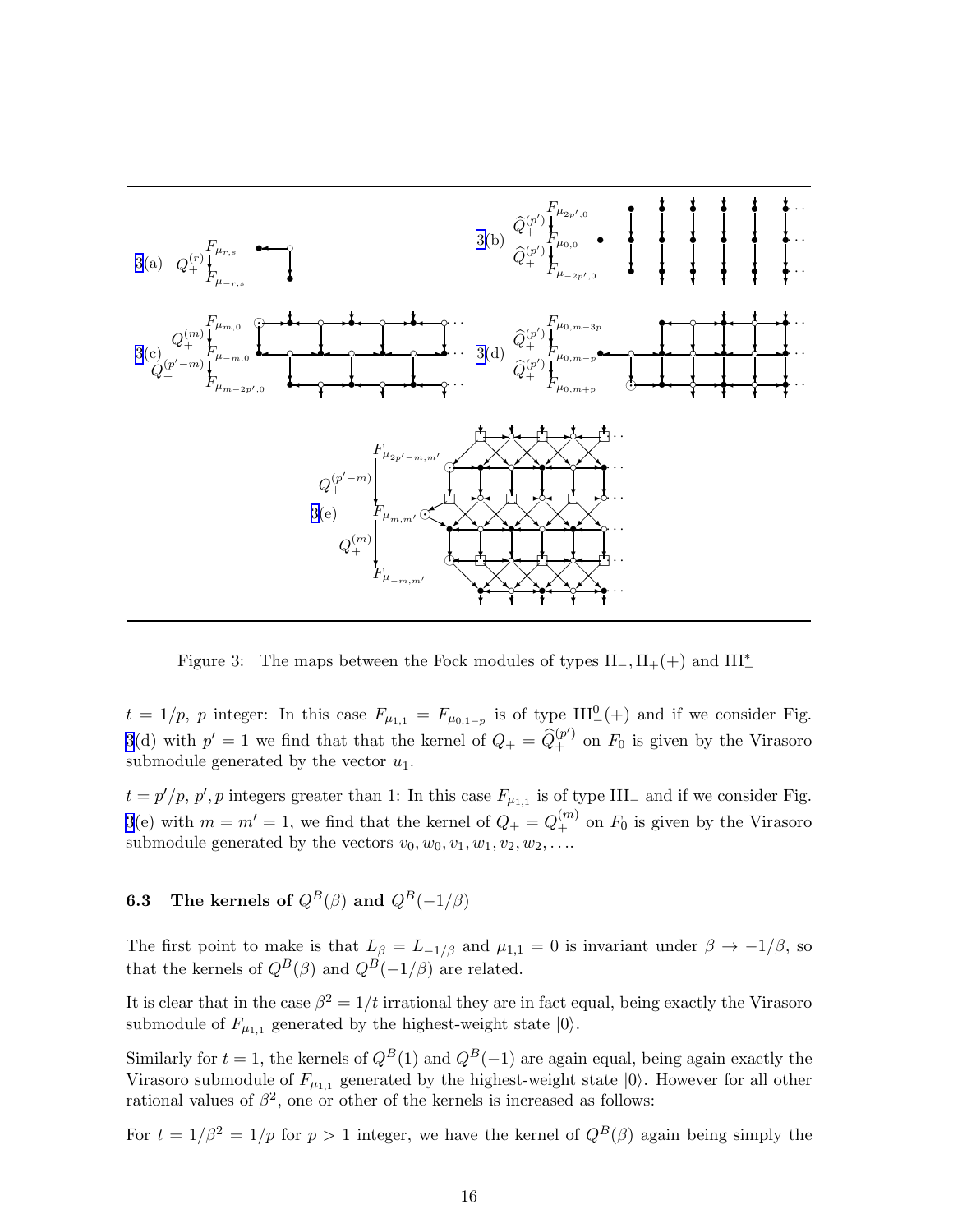<span id="page-17-0"></span>submodule generated by  $u_1 = |0\rangle$ , whereas for the dual values  $t = 1/\beta^2 = p' > 1$ , the kernel of  $Q^B(-1/\beta)$  is much larger being generated by  $u_1, u_2, \ldots$ , so that

$$
\ker Q^B(-1/\sqrt{k}) \supset \ker Q^B(\sqrt{k}), \quad k = 2, 3, \dots \tag{6.5}
$$

Notice that the argument does not depend upon the sign of  $\beta$  which means that we also have

$$
\ker Q^B(1/\sqrt{k}) \supset \ker Q^B(-\sqrt{k}), \quad k = 2, 3, \dots \tag{6.6}
$$

For generic  $t = 1/\beta^2 = p'/p$  with  $p', p > 1$  coprime integers, the kernel of  $Q^B(\beta)$  is generated by  $v_0, w_0, v_1, w_1, \ldots$  For the dual value of  $\beta$  the kernel of  $Q^B(-1/\beta)$  is generated by a similar submodule of  $F_{\mu_{1,1}}$ , but with respect to the labelling in the first case it is generated by  $v_0, w_0, v_{-1}, w_1, v_{-2}, w_2, \ldots$  It is clear that the kernels are not identical but it is hard to tell whether one is systematically larger than the other.

## 6.4 The free-field construction of the  $N = 1$  super-Virasoro algebra and the screening charge

The free-field construction of the  $N = 1$  super-Virasoro algebra in terms of one free boson  $\phi$ andone free fermion  $\psi$  has also been known for a long time [[20\]](#page-30-0). The algebra generators take the form

$$
\hat{L}_{\beta}(z) = -\frac{1}{2} [:(\partial \phi)^2 : + : \psi \partial \psi : ] + \frac{i}{2} (\beta - \frac{1}{\beta}) \partial^2 \phi , \quad \hat{G}_{\beta} = i \partial \phi \psi + (\beta - \frac{1}{\beta}) \partial \psi , \quad (6.7)
$$

and the screening charge is  $Q^F(\beta)$  as in [\(5.5](#page-12-0)). The Neveu-Schwarz Fock spaces  $\hat{F}_{\hat{\mu}_{r,s}}$  with  $\hat{\mu}_{r,s} = (1/2)((1-r)\beta - (1-s)/\beta)$  and  $r+s$  even are Neveu-Schwarz highest-weight representationsof the  $N=1$  super-Virasoro algebra with  $c = \hat{c}(t)$  and  $h = \hat{h}_{r,s}(t)$  as in ([2.1\)](#page-3-0) with  $t=1/\beta^2$ .

The analysis of the structure of these Fock representations as representations of the  $N = 1$ super-Virasoro algebra carry through exactly as for the Virasoro algebra. The classification of Fock modules is still given by the number of solutions to  $\mu = \hat{\mu}_{r,s}$ , with the proviso that  $r - s$  must be even. The analysis of the kernel of  $Q<sup>F</sup>(\beta)$  is also the same since the maps between the spaces are unchanged: one only needs to replace  $h_{r,s}$  by  $\hat{h}_{r,s}$ , M by  $\hat{M}$ ,  $Q^B$  by  $Q<sup>F</sup>$  etc. wherever appropriate.

Accordingly, the classification of the vacuum Fock representation  $\hat{F}_0$  is as follows:

t irrational means that  $\hat{F}_0$  is of type  $\text{II}_{+}(+)$ .

 $t = 1$  means that  $\hat{F}_0$  is of type  $III^{00}_{-}$ .

 $t = 1/(2k+1)$  or  $t = (2k+1)$  for k a positive integer means that  $\hat{F}_0$  is of type  $III^0_-(+)$ .

For all other rational values of t, including  $t = 2k, 1/(2k)$ ,  $\hat{F}_0$  is of the minimal type, i.e., III\_.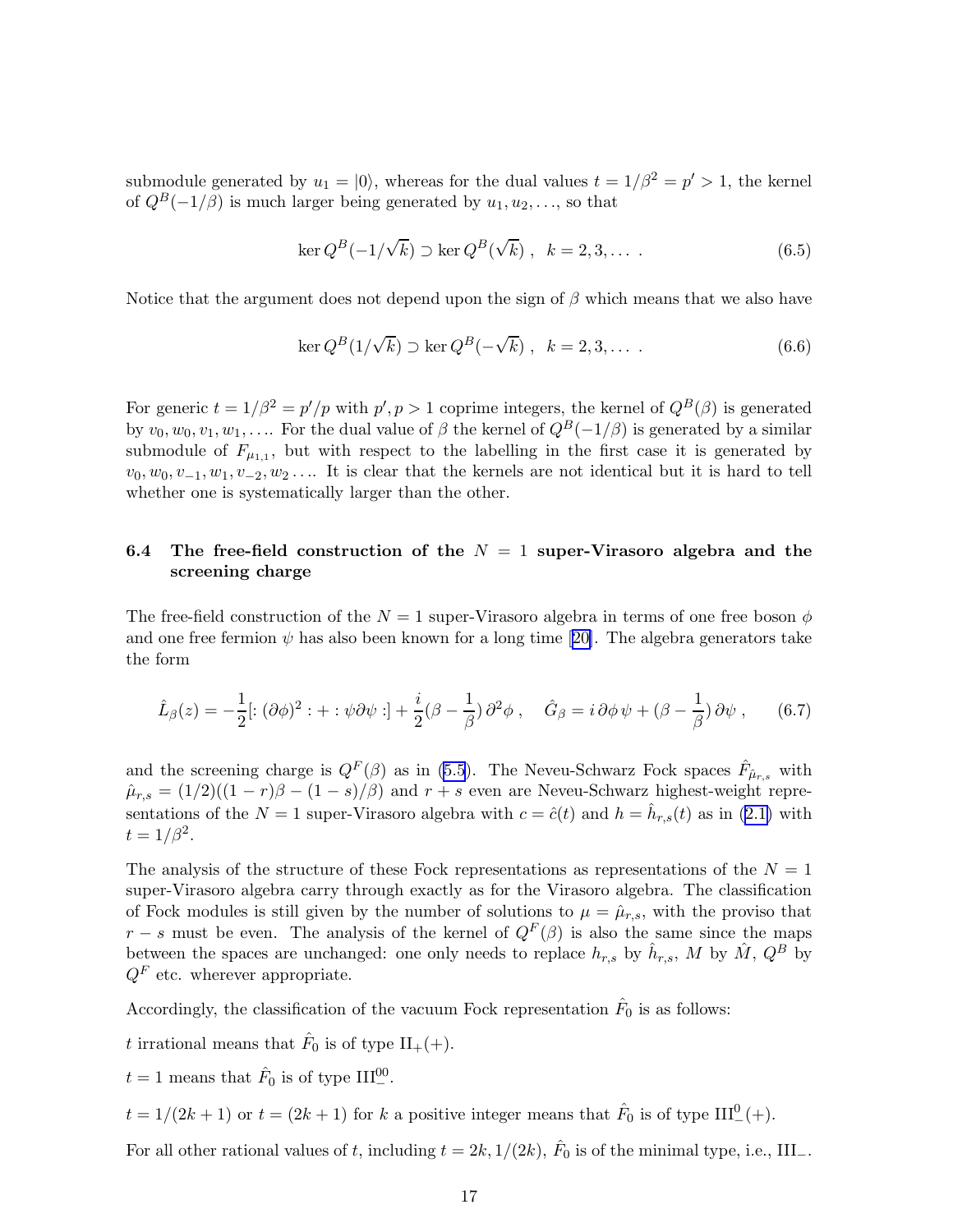## <span id="page-18-0"></span>**6.5** The kernels of  $Q^F(\beta)$  and  $Q^F(-1/\beta)$

Since  $\hat{L}_{\beta} = \hat{L}_{-1/\beta}$  and  $\hat{G}_{\beta} = \hat{G}_{-1/\beta}$ , we know that the kernels of  $Q^F(\beta)$  and  $Q^F(-1/\beta)$  are related. As for the bosonic case, we can say that ker  $Q^F(\beta) = \ker Q^F(-1/\beta)$  if  $\beta^2$  is irrational or takes the value 1. If  $\beta^2 = 2k + 1$  then ker  $Q^F(\beta) \subset \text{ker } Q^F(-1/\beta)$ . In all other cases there is no clear relationship between the two kernels.

#### 6.6 The conserved quantities of the affine Toda theories

The conserved quantities of the affine Toda theories are given as the intersections of the kernels of the potential terms. Ignoring the  $\bar{z}$  dependent terms and the constant prefactors of each term (which are irrelevant for the holomorphic conserved quantities), we write these in the following way:

$$
Q^{F}(\beta) + Q^{F}(-\beta) \qquad Q^{F}(\beta) + Q^{B}(-\beta/\sqrt{2}) \qquad Q^{F}(\beta) + Q^{B}(-\beta\sqrt{2})
$$
  
\n
$$
C^{(2)}(2) \qquad A^{(4)}(0,2) \qquad B^{(1)}(0,1) \qquad (6.8)
$$

From the discussion in sections [6.3](#page-16-0) and [6.4](#page-17-0), it is clear that for  $\beta^2$  positive and irrational, the conserved quantities of the theories  $C^2(2)(\beta)$  and  $C^2(2)(-1/\beta)$  are equal, as are those of  $A^{(4)}(0,2)(\beta)$  and  $B^{(1)}(0,1)(-1/\beta)$ . Further evidence for these relations comes from the equivalence of the S-matrices of the corresponding theories for  $\beta$  imaginary.

For  $\beta^2$  positive and rational, our analysis does not allow us to say whether the conserved densities of a theory are equal to those of its dual. However, there are special circumstances in which we can be certain that the number of conserved quantities of one theory are no smaller than the conserved quantities in the dual theory. But this is so only for  $C^{(2)}(2)$  (whose potential is solely given in terms of  $Q^F$ ), when  $\beta^2 = 3, 5, \ldots$  In that case, ker  $Q^F(\pm \beta) \subset$  $\ker Q^F(\pm 1/\beta)$ , so that the intersection satisfies

$$
(\ker Q^{F}(\beta) \cap \ker Q^{F}(-\beta)) \subseteq (\ker Q^{F}(1/\beta) \cap \ker Q^{F}(-1/\beta)).
$$
\n(6.9)

For the other cases, the mixing of the  $Q^F$  and  $Q^B$  terms in the Toda potential prevents such a simple analysis.

In the next section we will consider the relevance of this discussion of duality in affine Toda theories for the results found in sections [3](#page-4-0) and [4](#page-8-0)

### 7 Conserved quantities: from affine Toda field theories to perturbed conformal field theories

The discussion of duality in the previous two sections applies to the affine Toda field theories. However, the results that we would like to understand pertain to perturbed superconformal field theories. The relation between the two problems is quite simple: affine Toda conserved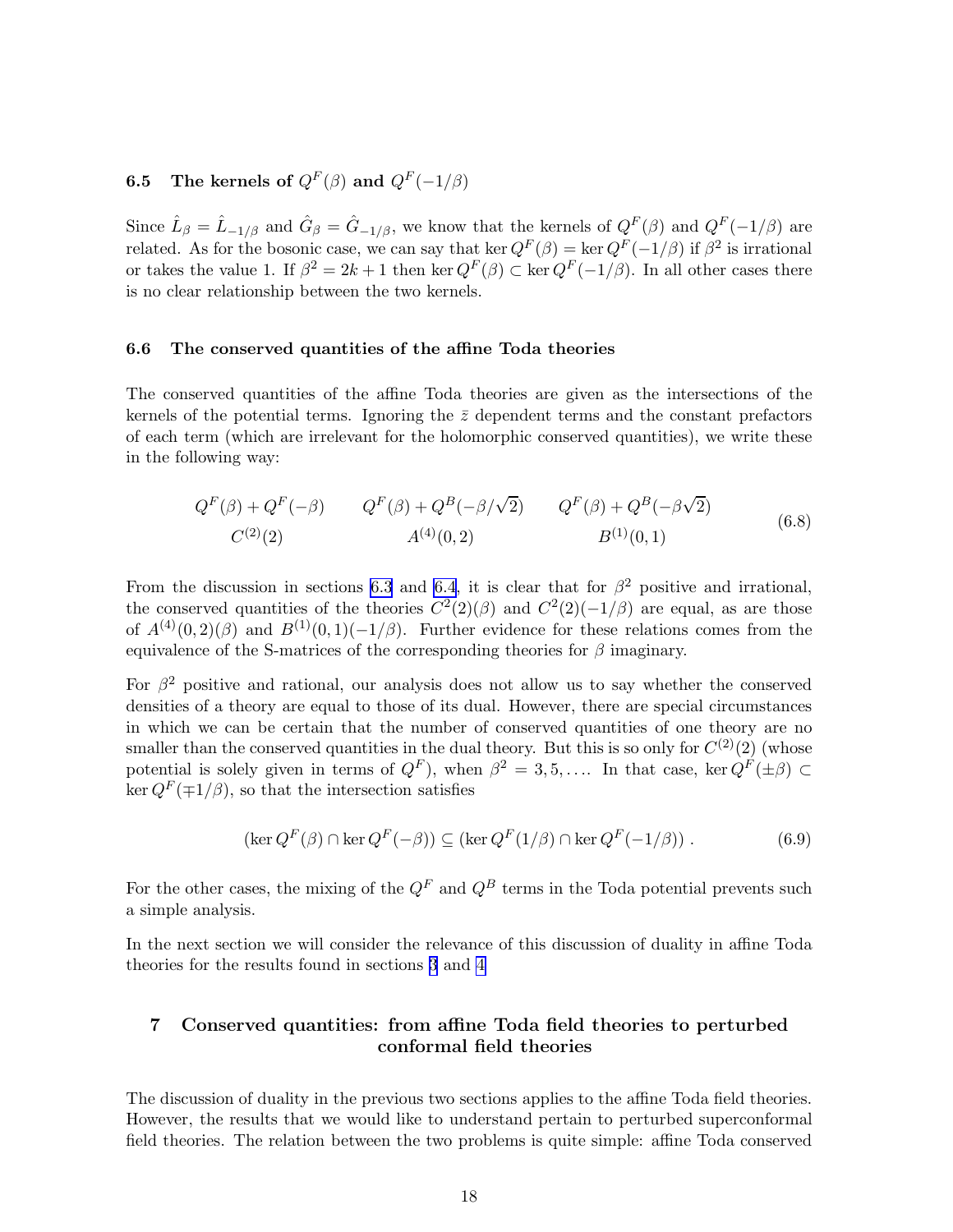densities are also conserved densities in the perturbed theories if they can be written in terms of the generators  $G$  and  $L$  of the unperturbed theory.

Actually, both conditions are related: the space  $\hat{\mathcal{F}}$  can be characterised in terms of a cohomology involving precisely the same operators used to characterise the Toda conserved densities (although at potentially different values of  $\beta$ , clearly).

In the Virasoro case, the irreducible vacuum representation may be found as the BRST cohomology of the Fock space  $\hat{F}_0$  where the BRST maps are of the form  $Q_+^{(k)}$  or  $\widehat{Q}_+^{(k)},$  whichever is appropriate[[18, 19](#page-30-0)]. Similarly, the action of a primary field is given as the action of a suitably screened vertex operator of the form([5.2](#page-11-0)).

We assume that these results transfer to the representations of the super-Virasoro algebra as well.

Our computations of the conserved quantities of the affine Toda theories [\(5.4](#page-12-0)) must then be altered to calculate the intersection of the kernels of the potentials corresponding to the perturbations of the super-Liouville action [\(5.1](#page-11-0)) with the BRST cohomology of the screening charge corresponding to the potential in the super-Liouville action.

Although there are exact formulations of the super Virasoro module  $\hat{\mathcal{F}}$  in terms of the Fock module  $\hat{F}_0$  as a cohomology space, it is only in rare cases that we are able at present to relate this to the kernels of the perturbing potentials. However, we can certainly be sure that the space  $\mathcal{F}$  has the same structure for a perturbation and its dual, since the superconformal generators of the unperturbed theory are identical in these cases. As a result, to compare the conserved densities of the perturbed superconformal models we need only compare the kernels of the perturbing potentials. Our results are presented below.

## 7.1 The perturbation  $\hat{G}_{-1/2} \hat{\phi}_{1,3}$

Viewed as a perturbation of the superconformal model with  $t = 1/\beta^2$ ,  $\oint \hat{G}_{-1/2} \hat{\phi}_{1,3}$  has the form  $Q^F(1/\beta)$ . Consequently, we can say that the perturbations by  $\hat{G}_{-1/2}\hat{\phi}_{1,3}$  with  $t=t_0$ and  $t = 1/t_0$  have equal conserved densities when  $t_0$  is irrational or 1.

For all other cases the free-field argument does not allow us to say whether they have the same conserved quantities or not, except when  $\hat{F}_0$  is of type  $III^0_-(+)$ . In this case we have  $\ker Q^{F}(1/\beta) \supset \ker Q^{F}(\beta)$  for  $\beta^{2} = 2k + 1$ . This implies that the perturbations by  $\hat{G}_{-1/2}\hat{\phi}_{1,3}$ with  $t = 3, 5, \ldots$  may have more conserved densities than those with the dual values  $t =$  $1/3, 1/5, \ldots$  However, we do not observe such an enhancement in table [3](#page-10-0).

## 7.2 The perturbations  $\hat{\phi}_{1,3}$  and  $\hat{\phi}_{1,5}$

The perturbations  $\oint \hat{\phi}_{1,3}$  and  $\oint \hat{\phi}_{1,5}$  viewed as perturbations of the superconformal model with  $t = 1/\beta^2$  have the forms  $Q^B(1/(\beta\sqrt{2}))$  and  $Q^B(\sqrt{2}/\beta)$  respectively. As a result, the perturbations by  $\hat{\phi}_{1,3}$  with  $t = t_0$  and by  $\hat{\phi}_{1,5}$  with  $t = 1/t_0$  have equal conserved quantities for  $t_0/2$  irrational or 1.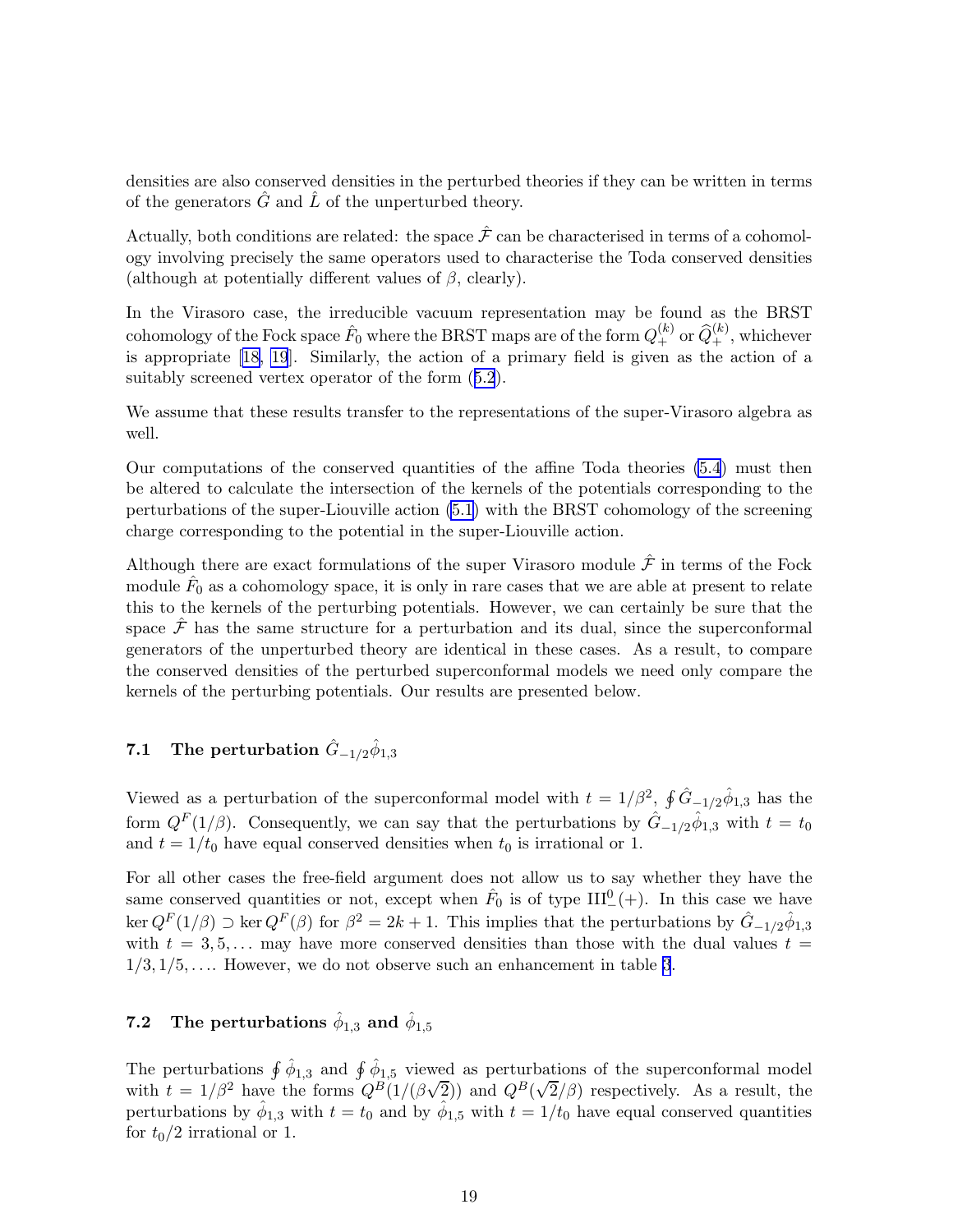<span id="page-20-0"></span>For all other cases, the free-field argument does not allow us to say whether these models related by duality have the same conserved quantities or not, except when  $\hat{F}_0$  is of type III<sup>0</sup><sub>(+)</sub>, when ker  $Q^B(1/\sqrt{k}) \supset \ker Q^B(-\sqrt{k}).$ 

This is relevant when  $Q^B(1/\sqrt{k}) = \oint \hat{\phi}_{1,3}$ , i.e.,  $t = 2/k$  and when  $Q^B(1/\sqrt{k}) = \oint \hat{\phi}_{1,5}$ , i.e.,  $t = 1/(2k)$ .

In the first case, the  $\hat{\phi}_{1,3}$  perturbations at  $t = 2/k$  will certainly have no fewer conserved densities than the perturbations by  $\hat{\phi}_{1,5}$  at the dual values  $t = k/2$ , and may have more. We see that for the first value  $t = 1$  that  $\hat{\phi}_{1,3}$  does have more conserved quantities than  $\hat{\phi}_{1,5}$ .

Similarly in the second case, the  $\hat{\phi}_{1,5}$  perturbed theories at  $t = 1/2k$  may have more conserved densities than the  $\hat{\phi}_{1,3}$  perturbed theories at the dual values  $t = 2k$ . This is indeed borne out, since the extra fermionic conserved quantities of  $\hat{\phi}_{1,5}$  at  $t = 1/(2k)$  have the same weight as  $\hat{G}_{-1/2}$  acting on the extra vector  $u_2$  in the kernel of  $Q^B(1/\sqrt{k})$ : since  $\hat{\phi}_{1,5}|_{t=1/2k} = Q^B(1/\sqrt{k}),$ we must use the value  $t = 1/k$  to evaluate the weight of  $u_2$  using [\(6.4](#page-15-0)). We find  $h(u_2)$  $h_{0,3p-1} = h_{0,3k-1} = 2k - 1$ , so that  $h(u_2) + 1/2 = 2k - 1/2$  as required.

In all cases where  $t$  rational, it is also possible that the number of conserved quantities is increased over the number for generic irrational  $t$ . This may happen either because the intersection of the kernel of the perturbing potential with the polynomials in  $G$  and  $L$  increases, or because the dimension of the kernel itself jumps. This is a generic reason for the possibility of an increase in the number of conserved quantities, but in special cases we can provide a more detailed analysis which also allow us to count exactly the number of conserved quantities. These cases are treated in the next section.

#### 8 Results on certain exceptional cases

#### 8.1 Relation with  $\widehat{su}(2)_2$

There is a construction of the affine algebra  $su(2)$  at level 2  $(c = 3/2)$  in terms of one free boson and one free fermion for which the currents  $E(z)$  and  $F(z)$  are given exactly by  $Q^F(1)$ and  $Q^F(-1)$ . Consequently, the conserved currents for  $C^{(2)}(0, 2)$  are the singlets of the zerograde  $su(2)$  subalgebra, for which the generating function is known. To count the number of nontrivial conserved currents it is only necessary to factor out the generating function of  $su(2)$  singlets by the action of  $L_{-1}$ . If the number of nontrivial conserved densities of the Toda theory at level n is  $d_n$ , we then have

$$
\sum d_n q^n = 1 + (1 - q) \left[ \prod_{n=1}^{\infty} \left( \frac{1 + q^{n+1/2}}{1 - q^{n+1}} \right) - 1 \right]
$$
  
= 1 + q^{\frac{3}{2}} + q^2 + q^{\frac{7}{2}} + 2 q^4 + q^{\frac{9}{2}} + 2 q^{\frac{11}{2}} + 4 q^6 + 2 q^{\frac{13}{2}} + q^7 + 5 q^{\frac{15}{2}} + \dots (8.1)

Since in this case  $\hat{F}_0$  is of type  $III^{00}_{-}$ , the kernel of  $Q^F(1)$  is also equal to the irreducible vacuum Virasoro representation. Therefore, all the conserved quantities found above are entirely expressed in terms of vacuum descendants, that is, in terms of  $\hat{L}(z)$  and  $\hat{G}(z)$ , and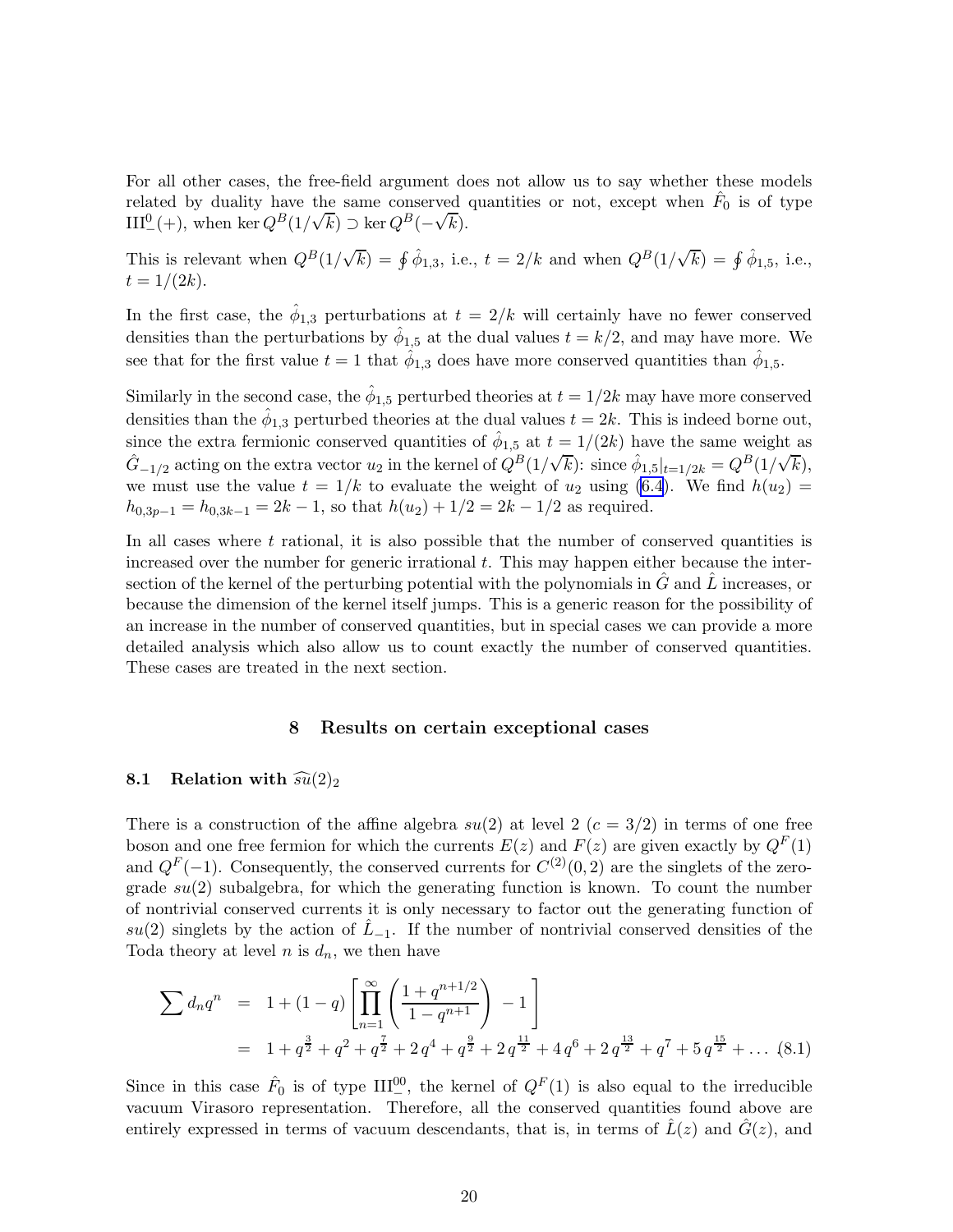<span id="page-21-0"></span>the number of conserved quantities of the  $\hat{G}_{-1/2}\hat{\phi}_{1,3}$  perturbation at  $t=1, c=3/2$  is also given by the formula above. This counting agrees exactly with the results in table  $3.8$ 

#### 8.2 Cases when  $h = 1$

When the perturbing field  $P(z)$  has conformal weight 1, the integral of  $P(z)$  automatically commutes with all the modes  $\hat{L}_m$ . Consequently, every polynomial in  $\hat{L}$  and its derivatives is a conserved density, so that we have a lower bound on the number of nontrivial conserved densities given by

$$
\sum d_n q^n = 1 + (1 - q) \left[ \prod_{n=1}^{\infty} \left( \frac{1}{1 - q^{n+1}} \right) - 1 \right]
$$
  
= 1 + q<sup>2</sup> + q<sup>4</sup> + 2 q<sup>6</sup> + 3 q<sup>8</sup> + q<sup>9</sup> + ... (8.2)

The values of t for which each perturbation has weight 1 are  $t = 1$  for  $\hat{G}_{-1/2}\hat{\phi}_{1,3}, t = 3/2$  for  $\hat{\phi}_{1,3}$  and  $t = 2/3$  for  $\hat{\phi}_{1,5}$ . In these latter two cases we see that this exhausts the nontrivial conserved densities we have found.

## 8.3  $\;\; WB(0,m)$  algebras and  $\hat{\phi}_{1,5}$  perturbations

The  $WB(0, m)$  algebras (or fermionic  $WB<sub>m</sub>$  algebras) are W-algebras with bosonic fields of spins 2, 4, ... 2m and one fermionic field of spin  $m + 1/2$  [\[21](#page-30-0), [22](#page-30-0)]. The  $N = 1$  superconformal algebra is itself the  $WB(0, 1)$  algebra. It is natural to ask whether the fermionic conserved quantities of the  $\hat{\phi}_{1,5}$  perturbation of weight  $2k - 1/2$ , which occur only for  $c = \hat{c}(2/4k)$ , are related to the fermionic fields of the same weight of the  $WB(0, 2k - 1)$  algebra.

The values of the central charge c corresponding to the  $WB(0, m)$  minimal models are given by

$$
c_m(p, p') = (m + 1/2) \left[ 1 - 2m(2m - 1) \frac{(p - p')^2}{pp'} \right], \qquad (8.3)
$$

where we require  $p, p' \geq 2m - 1$ . The minimal model representations are characterised by two weights of  $B_m$ ; the representation is in the Neveu-Schwarz / Ramond sector according to whether the difference of the two weights is in the root lattice or the root lattice shifted by

$$
\hat{L}_{\beta=1}(z) = -\frac{1}{2}[:(\partial \phi)^2 : + : \psi \partial \psi :], \qquad \hat{G}_{\beta=1}(z) = i\psi \partial \phi .
$$

Both  $\hat{L}_1$  and  $\hat{G}_1$  are invariant under a simultaneous change of sign in  $\phi$  and  $\psi$ . Since the second term of the potential of the  $\hat{G}_{-1/2}\hat{\phi}_{1,3}$  perturbation can be obtained from the other (the screening charge) by this transformation, we conclude that any even differential polynomial in the free fields (hence any differential polynomial in  $\tilde{L}$  and  $\tilde{G}$  is automatically conserved.

<sup>8</sup> We stress that the above character codes the number of independent expressions built out of the modes  $\tilde{L}_{-k}$  and  $\tilde{G}_{-m/2}$  at each level, modulo the singular vector  $\tilde{L}_{-1}|0\rangle$  and modulo total derivatives (i.e., modulo the left action of  $\hat{L}_{-1}$ ). Here is another way of reaching the same conclusion. At  $\beta = 1$ , the free-field expressions for  $\hat{L}(z)$  and  $\hat{G}(z)$  are simply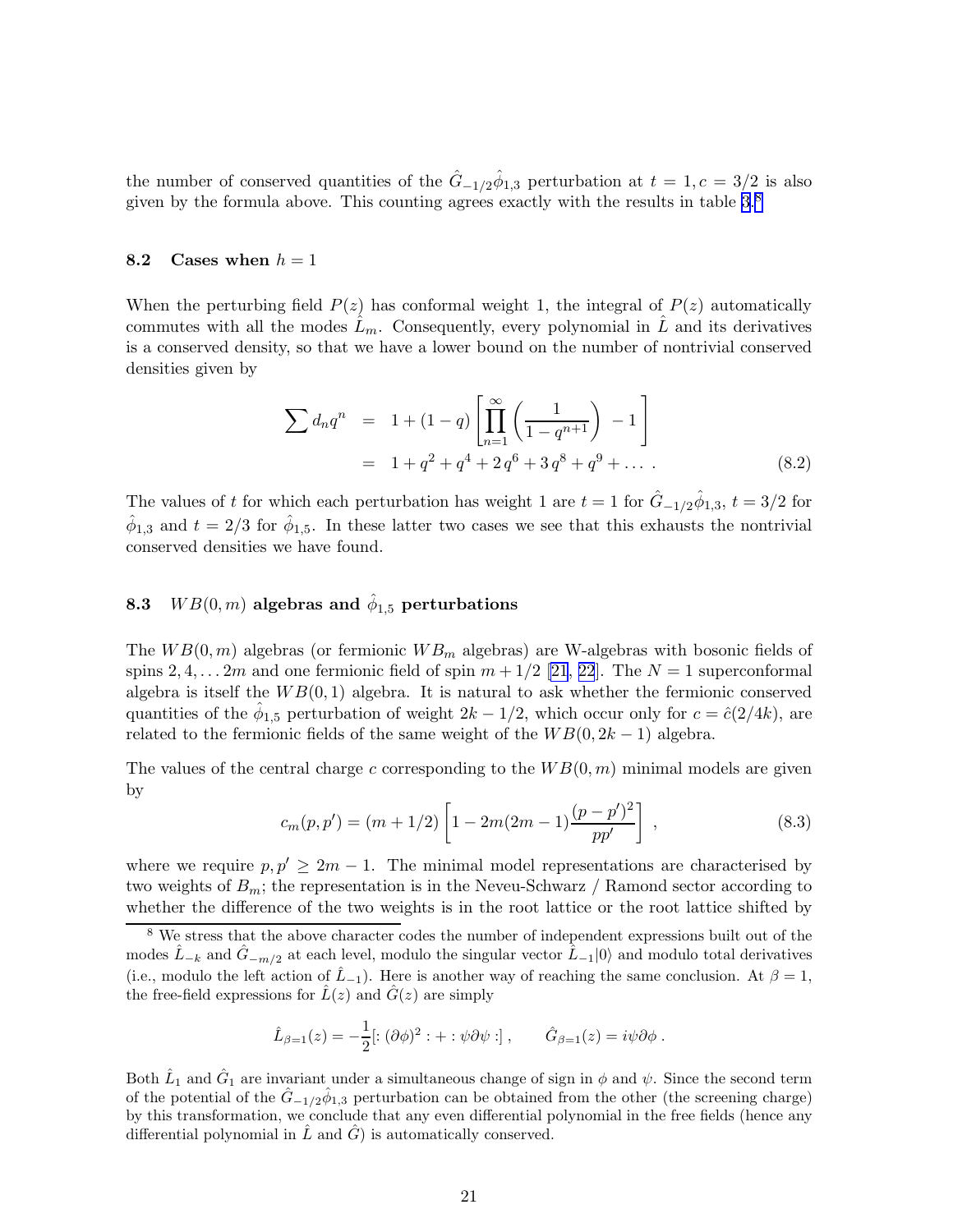the spinor weight of  $B_m$ . There is also a restriction on the weights which is that their levels (as affine  $B_m$  representations) are equal to  $p' - 2m + 1$  and  $p - 2m + 1$  respectively.

The c values we are interested in are  $\hat{c}(2/4k) = c_1(4k, 2)$ . It is a simple check that

$$
c_1(4k,2) = c_{2k-1}(2k,2k-1) \tag{8.4}
$$

where we identify  $c_1(4k, 2)$  with  $c_1(2k, 1)$  in view of the constraint  $p + p' =$ even<sup>9</sup>. Although there are no minimal representations for this value of  $c$ , we can still consider the corresponding highest weights of  $WB(0, 2k-1)$ . Let the  $WB(0, m)$  highest weights be labelled by two  $B_m$ weights  $[\lambda, \lambda']$  (finite parts of affine weights at respective level  $p' - 2m + 1$  and  $p' - 2m + 1$ ) whose conformal dimensions in the Neveu-Schwarz sector are given by

$$
h[\lambda, \lambda'] = \frac{[p(\lambda + \rho) - p'(\lambda' + \rho)]^2 - \rho^2(p - p')^2}{2pp'} \tag{8.5}
$$

with  $\rho = \sum \omega_i$  ( $\omega_i$  being the  $B_m$  fundamental weights). With  $m = p' = 2k - 1$  and  $p = 2k$ , we find that

$$
h[0,0] = 0, \t h[\omega_1,0] = 3/2, h[0,\omega_1] = \hat{h}_{1,3}, \t h[0,\omega_2] = \hat{h}_{1,5}, \t h[0,2\omega_1] = \hat{h}_{1,3} + 1/2, \ldots
$$
\t(8.6)

We can indeed see that the fermionic conserved quantities we find are exactly related to the fermionic fields of the  $WB(0, 2k-1)$  algebras. The three perturbations of the  $WB(0, m)$ algebra by the fields  $[0, \omega_1]$ ,  $[0, \omega_2]$  and  $[0, 2\omega_1]$  correspond to the affine Toda field theories  $A^{(4)}(0, 2m), A^{(2)}(0, 2m-1)$  and  $B^{(1)}(0, m)$  respectively.

The Zamolodchikov counting argument shows that the perturbation by  $[0, \omega_2]$  does indeed have a fermionic conserved current of weight  $m + 1/2$  and we identify this as our singular conserved quantity. This conserved quantity has also been investigated in more detail in[[23\]](#page-30-0).

#### 9 Conclusions

In the superconformal case, as for the Virasoro and  $W$  minimal models, all integrable perturbations can be unravelled by the singular-vector argument. In fact, the situation is somewhat better in the superconformal case since, strictly speaking, the argument in the  $W$  case must be supplemented by duality (e.g., the Virasoro  $\phi_{1,5}$  perturbed integrals of motion are never singular). In the superconformal case, even though the generic  $\hat{\phi}_{1,5}$  perturbed integrals are never singular either, the integrability is revealed through an infinite sequence of non-generic singular fermionic conservation laws. Hence, the fermionic degree of freedom provides us a direct handle on the integrability of the  $\hat{\phi}_{1,5}$  perturbation. Phrased differently, the presence of fermionic fields allows for conservation laws to be related to singular vectors not directly but through their square root, a possibility that is indeed realized in the  $\hat{\phi}_{1,5}$  case.

<sup>&</sup>lt;sup>9</sup>This is an example of a general level-rank duality  $c_n(p+n,n) = c_p(p+n,n)$ .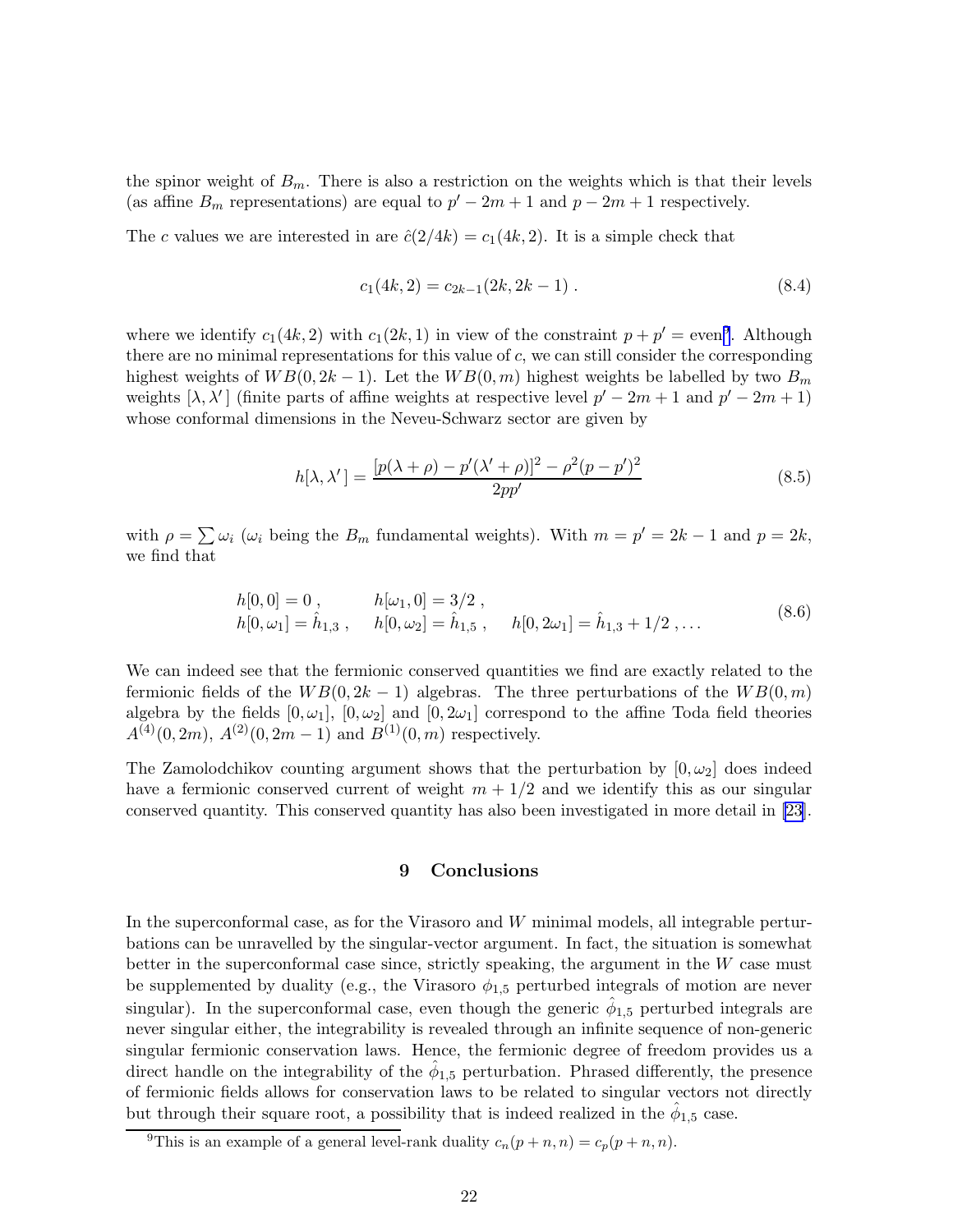Notice that the singular-vector argument treats with equal simplicity standard perturbations as well as those not easily interpreted physically, such as the Ramond perturbations. <sup>10</sup>

Finally we would like to comment on the fact that duality, clearly broken in the  $N = 1$  models, was apparently preserved in the bosonic models treated in [\[1\]](#page-30-0). Duality is indeed broken for the models in [\[1](#page-30-0)], but so far we have only observed it affine Toda theories; once we turn to Virasoro perturbed models and the spaces  $\mathcal{F}_{r,s}$ , duality is apparently restored.

As an example, consider the Sine-Gordon model whose potential is  $Q^B(\beta) + Q^B(-\beta)$ . For genericβ, there are conserved densities of all positive even spins [[3](#page-30-0)]. However, from explicit calculations, we find that for  $\beta^2 = 1/2$  there appear extra conserved densities of weights 3, 5, 7, ...; for  $\beta^2 = 1/3$  of weights 5, ...; for  $\beta^2 = 2/3$  of weights 5, 7, .... In each of these cases, the extra conserved quantity of lowest weight corresponds to the first additional vector in the kernel of  $Q^B(\beta)$  (i.e., u<sub>2</sub>). However, the additional extra conserved quantities are not directly related to the extra vectors identified in section [6.3](#page-16-0) (i.e.,  $u_{i>3}$ ); they are merely particular descendants of these vectors in the Fock module. However, it is clear many of these extra conserved densities will not survive when we consider the conserved densities in  $\mathcal{F}$ , for the simple reason that there are no quasi-primary states in  $\mathcal F$  of weight 3, 5 or 7 (i.e., there are no states in  $\mathcal F$  that are not total derivatives). Indeed, we have not found a single case where the number of conserved densities in  $\mathcal F$  for the Virasoro perturbation  $\phi_{1,3}$  exceeds those for generic  $\beta$ .

The clarification of the duality breaking in Toda theories and its repercussion in the perturbed conformal models is certainly an interesting problem for future study.

#### 10 Acknowledgements

GMTW was supported by an EPSRC (UK) advanced fellowship. The work of PM was supported by NSERC (Canada).

GMTW would like to thank H.G. Kausch for several useful discussions on section [6](#page-12-0), for providing ref.[[24](#page-30-0)], and for pointing out reference [\[19](#page-30-0)]; M. Freeman for discussions on [\[3\]](#page-30-0) and conserved densities in general, and for a critical reading of the manuscript.

<sup>&</sup>lt;sup>10</sup> Note that while in the Ramond case, the singular-vector argument suggests the absence of an integrable perturbation, this does not constitute a proof of non-existence. However, explicit computer searches have yield no densities (other than the trivial case  $h = 1$ ) conserved for generic values of c.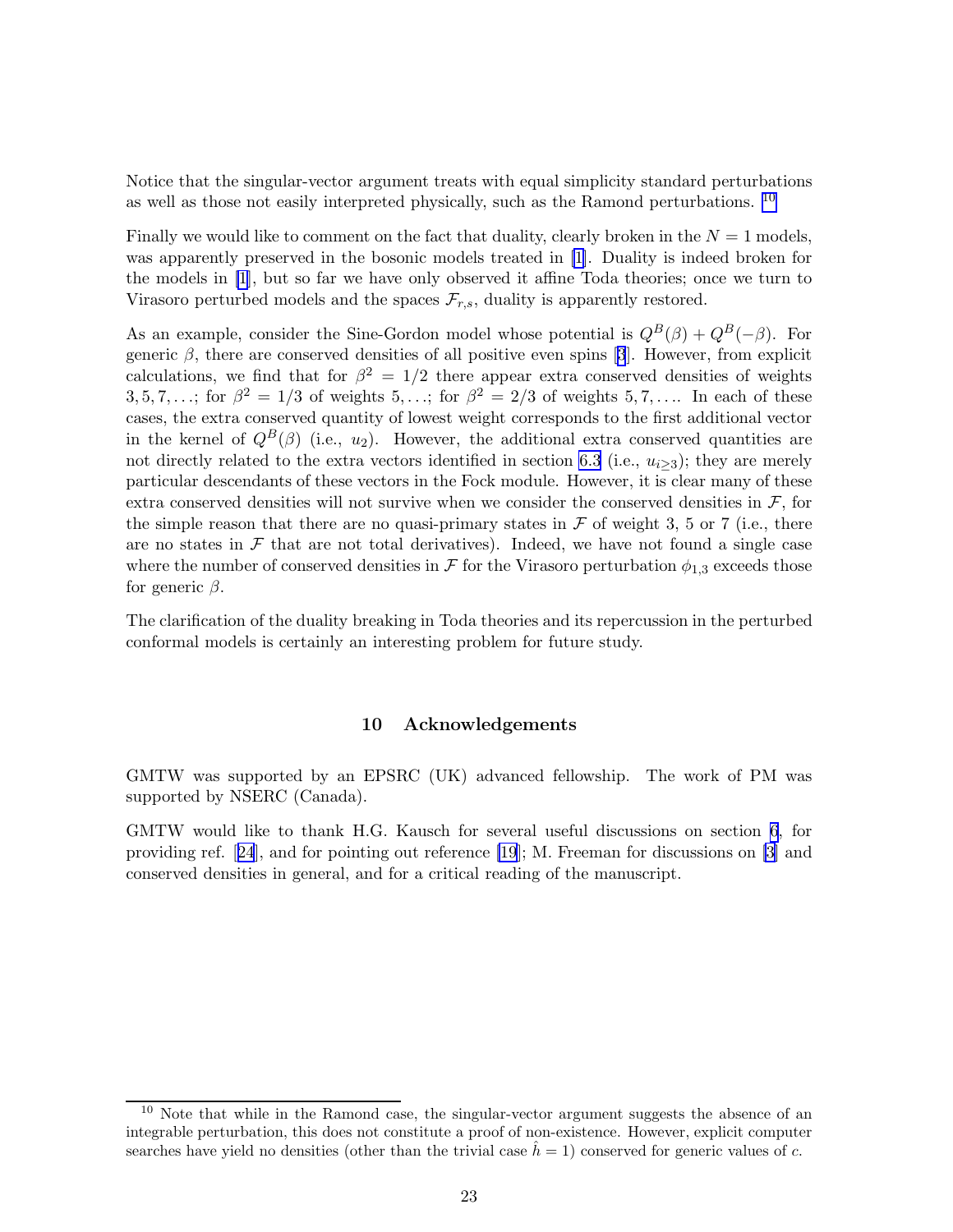## <span id="page-24-0"></span>A Non-integrable supersymmetric evolution equations with an infinite number of fermionic conservation laws

In this appendix, we present a neat example of a generic class of equations that display an infinite number of fermionic conservation laws but which are nonetheless non-integrable.<sup>11</sup> We first consider supersymmetric models. In a second step, we show that this curiosity is not an artifact of supersymmetry, by constructing a non-supersymmetric model with the same properties.

Consider the general class of space supersymmetric evolution equations:

$$
R_t = [M(R)]_x + aRR_x - \left[\frac{(DR)(DM(R))}{R_x}\right]_x, \qquad (A.1)
$$

where a is a constant and  $M(R)$  is an even arbitrary differential polynomial in the superfield R:

$$
R(x, \theta, t) = u(x, t) + \theta \sigma(x, t) . \tag{A.2}
$$

Here u represents a commuting field,  $\sigma$  is an anticommuting field,  $\theta$  is an anticommuting space variable and D is the super-derivative:  $D = \theta \partial_x + \partial_{\theta}$ ,  $D^2 = \partial_x$ . R is thus an even superfield. The special structure of the equation readily implies the existence of an infinite number of conserved integrals, which are of the form  $\int dx d\theta F(R)$  for any even function  $F(R)$ which can be written as

$$
F(R) = \frac{dG(R)}{dR} \equiv G(R)' \,. \tag{A.3}
$$

Indeed, using the evolution equation, one has

$$
\int dx d\theta F_t = \int dx d\theta \left\{ F'[M(R)]_x + aF'RR_x + F''(DR)(D[M(R)]) \right\}
$$

$$
= \int dx d\theta \left\{ F'[M(R)]_x - aFR_x - F'[M(R)]_x \right\}
$$

$$
= -a \int dx d\theta G_x = 0.
$$
(A.4)

However, these conservation laws are somewhat trivial. For instance, with

$$
F(R) = Rn = un + \theta n un-1 \sigma , \qquad (A.5)
$$

they read

$$
\int dx d\theta \ F(R) = \int dx \ nu^{n-1} \sigma \ , \tag{A.6}
$$

and they disappear when  $\sigma = 0$ .

 $11$ There is no paradox in this statement: integrability of a field theory requires not only an infinite number of conservation laws but also that these conservation laws be in involution.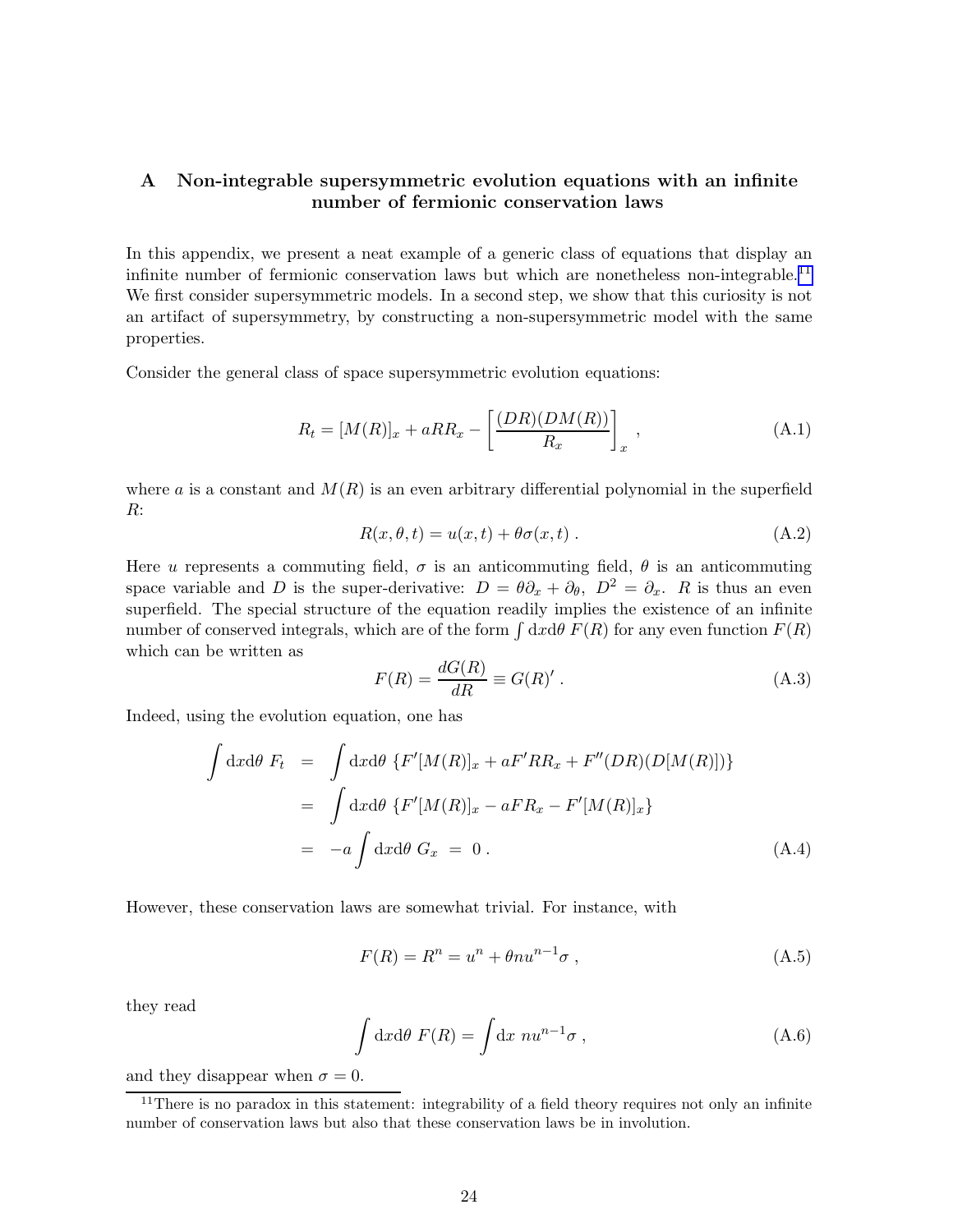The equation we have considered is a supersymmetric extension of

$$
u_t = [M(u)]_x + auu_x , \qquad (A.7)
$$

which is generically non-integrable. It is thus clear that for the type of nonlinearity considered here, the supersymmetric process itself is responsible for the infinite set of conservation laws.<sup>12</sup>

As a concrete example, consider the following supersymmetric extension of the Korteweg-de Vries (KdV) equation:

$$
R_t = -R_{xxx} + 12RR_x + \left[\frac{(DR)(DR_{xx})}{R_x}\right]_x, \qquad (A.8)
$$

whose component form reads

$$
u_t = -u_{xxx} + 12uu_x + \left[\frac{\sigma \sigma_{xx}}{u_x}\right]_x, \qquad (A.9)
$$

$$
\sigma_t = 12(\sigma u)_x + \left[\frac{\sigma \sigma_x \sigma_{xx} - \sigma u_{xxx} u_x}{u_x^2}\right]_x.
$$
\n(A.10)

When  $\sigma = 0$ , this reduces to the KdV equation. Notice that this system differs from the two integrable fermionic extensions of the KdV equation [\[25](#page-30-0)] (in which cases  $\sigma$  has dimension  $3/2$ while it is  $5/2$  here).

The infinite family of conservation laws found above does not generalise the usual KdV conservation laws, whose leading term is of the form  $\int dx (u^n + ...)$ . Conservation laws generalising the usual KdV ones involve non-local expressions in R, with leading term  $R^n(D^{-1}R)$  (the formalism underlying the manipulations of such nonlocal charges is presented in [\[14](#page-30-0)]). It is a simple exercise to check that

$$
\int dx d\theta \ (D^{-1}R), \qquad \int dx d\theta \ R(D^{-1}R) \ , \tag{A.11}
$$

and

z

$$
\int dx d\theta \, [R^2(D^{-1}R) + \frac{1}{4}R_x(DR)], \qquad (A.12)
$$

are conserved. For KdV type equations, these conservation laws are not remarkable: in a hydrodynamics context, they simply generalise the conservation of mass, momentum and energy. However, a nontrivial conservation law of the form

$$
\int dx d\theta \left[ R^3 (D^{-1}R) + a_1 R^2 (DR_x) + a_2 R_x^2 (D^{-1}R) + a_3 R_{xx} (DR_x) \right], \tag{A.13}
$$

<sup>12</sup> Actually, the same result follows with weaker conditions, that is, without strict supersymmetry invariance – see below.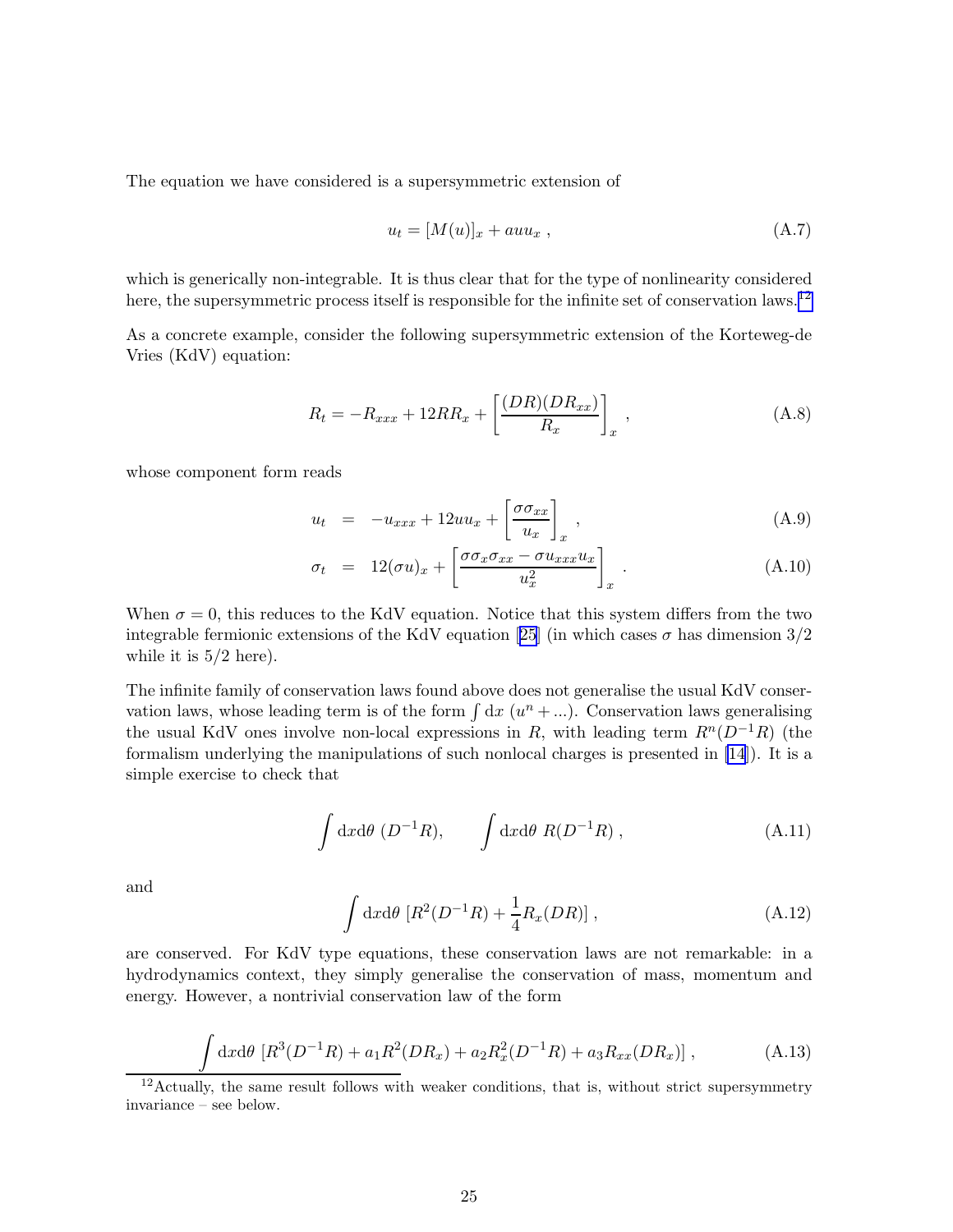has not been found. For generalisations of the KdV equation, the non-existence of such a conservation law is a clear signal of non-integrability.<sup>13</sup>

With a simple deformation of the above supersymmetric KdV equation, we can easily construct a family of non-supersymmetric systems having an infinite number of fermionic conservation laws. One such deformation is:

$$
u_t = -au_{xxx} + 12uu_x + b\left[\frac{\sigma\sigma_{xx}}{u_x}\right]_x, \qquad (A.16)
$$

$$
\sigma_t = 12(\sigma u)_x + \left[\frac{b \sigma \sigma_x \sigma_{xx} - a \sigma u_{xxx} u_x}{u_x^2}\right]_x.
$$
\n(A.17)

It is simple to check that for these equations the integrals  $\int dx u^n \sigma$  are conserved for any value of  $a$  and  $b$ . However, the system is invariant under a supersymmetric transformation (defined by  $\delta u = \epsilon \sigma$  and  $\delta \sigma = \epsilon u_x$  with  $\epsilon$  an anticommuting parameter) only for  $a = b$ .

We should stress that the fermionic character of the infinite sequence of trivial conservation laws that have been constructed here is rooted in the number of fermions (here one) in the system. If we consider instead the coupling of two fermions with two bosonic fields, then we could construct systems with an infinite number of bosonic conservation laws quite easily. Focusing on supersymmetric systems for definiteness, it is simple to verify (along the above argument) that for the following equation with  $N = 2$  supersymmetry ( $\mathcal{R} =$  $u + \theta_1\sigma_1 + \theta_2\sigma_2 + \theta_1\theta_2w$ ,  $u, w$  bosonic and  $\sigma_i$  fermionic and  $D_i = \partial_{\theta_i} + \theta_i\partial_x$ 

$$
\mathcal{R}_t = -\mathcal{R}_{xxx} + 12\mathcal{R}\mathcal{R}_x + \frac{1}{2} \left[ \frac{\sum_{i=1,2} D_i \mathcal{R}(D_i \mathcal{R}_{xx})}{\mathcal{R}_x} \right]_x
$$

the integrals  $\int dx d\theta_1 d\theta_2 F(\mathcal{R})$  – which in the present context are bosonic – are conserved (with  $F(\mathcal{R}) = dG/d\mathcal{R}$  for some G).

#### B The operator product of two NS fields for  $N = 1$ .

We are interested in the coefficients  $\alpha$  and  $\beta$  in the operator products (with  $|k\rangle \equiv \hat{\phi}_k(0)|0\rangle$ ):

$$
\hat{\phi}_1(1)\,\hat{G}_{-1/2}|2\rangle = \hat{G}_{-1/2}|3\rangle + \left(\alpha\hat{L}_{-1}\hat{G}_{-1/2} + \beta\hat{G}_{-3/2}\right)|3\rangle + \dots , \tag{B.1}
$$

$$
R_x^2 - 4R^3 - 12cR^2 - 2(DR)(DR_x) + 2k_1R + k_2 = 0,
$$
\n(A.14)

where  $k_1, k_2$  are integration constants. Now setting  $P = R + c$ ,  $g_2 = 2k_1 + 12c^2$  and  $g_3 = k_2 - 2k_1c - 8c^3$ , one can rewrite the above equation as

$$
P_x^2 - 4P^3 + g_2P + g_3 - 2(DP)(DP_x) = 0,
$$
\n(A.15)

whichis the defining equation for the super Weierstrass function [[26\]](#page-30-0):  $P = \wp(x; \tau) + \theta \delta \partial_{\tau} \wp(x; \tau)$ , where  $\wp$  is the ordinary Weierstrass function,  $\tau$  is the modulus and  $\delta$  is the super modulus.  $g_2(\tau)$  and  $g_3(\tau)$  are the usual modular forms.

<sup>&</sup>lt;sup>13</sup>It is amusing to notice that a travelling wave solution of the form  $R = R(x-12ct, \theta, t)$  of the above supersymmetric KdV equation is related to the super Weierstrass function. Simple manipulations (i.e., integrate the resulting equation once with respect to x, multiply the result by  $R_x$ , and integrate again) yields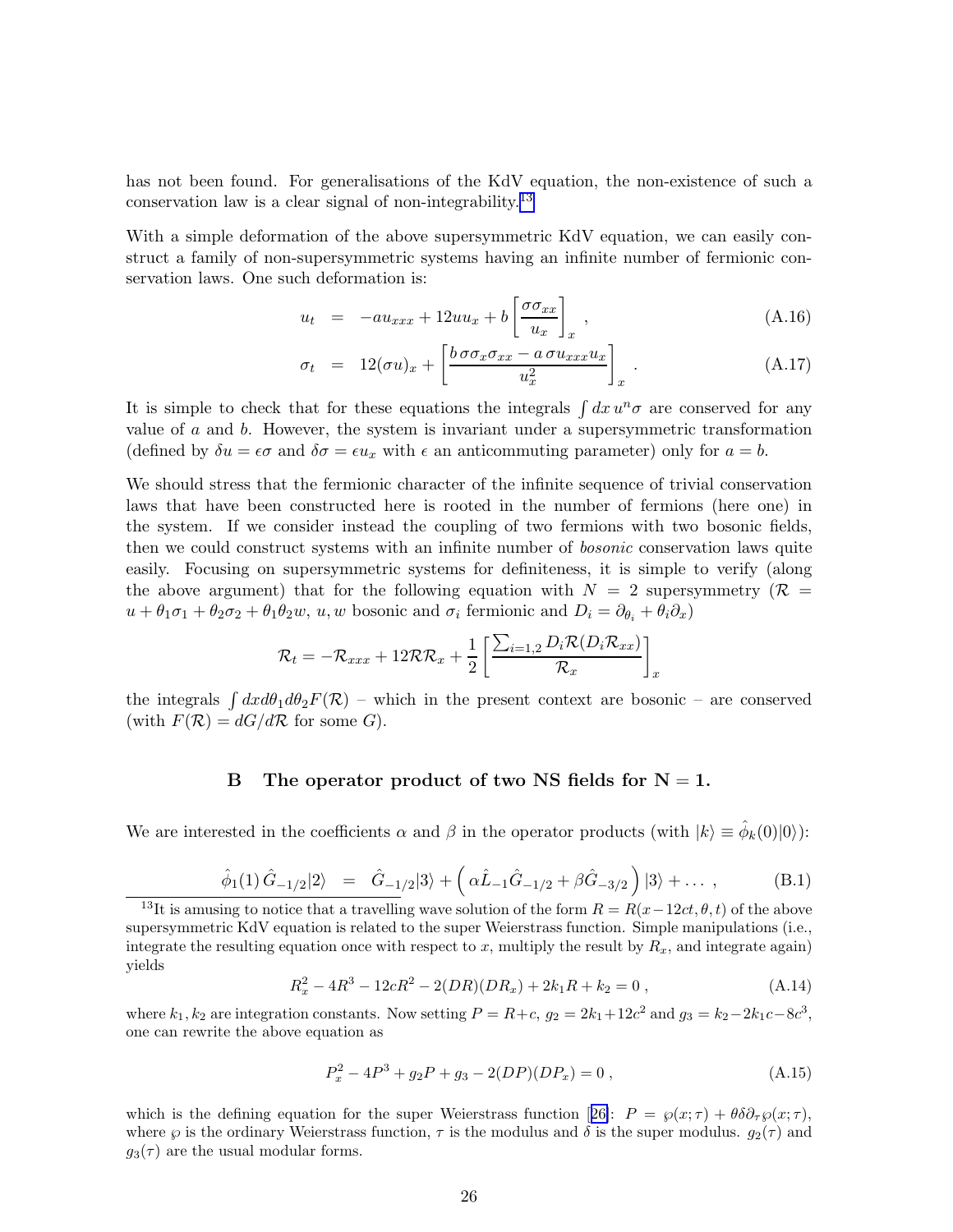<span id="page-27-0"></span>where  $\hat{\phi}_i$  is a Neveu-Schwarz field of weight  $h_i$ , and where  $\hat{\phi}_1$  is either fermionic  $(\eta = 1)$  or bosonic ( $\eta = -1$ ). Then, using the standard relations

$$
(\hat{L}_m - \hat{L}_{m-1}) \hat{\phi}_1(1) = \hat{\phi}_1(1) (\hat{L}_m - \hat{L}_{m-1} + h_1), \qquad (B.2)
$$

$$
(\hat{G}_m - \hat{G}_n) \hat{\phi}_1(1) = -\eta \hat{\phi}_1(1) (\hat{G}_m - \hat{G}_n) , \qquad (B.3)
$$

we find that

$$
\begin{pmatrix}\n\alpha \\
\beta\n\end{pmatrix} = \eta \begin{pmatrix}\n2h_3(2h_3 + 1) & 4h_3 \\
4h_3 & 2h_3 + 2c/3\n\end{pmatrix}^{-1} \begin{pmatrix}\n(h_2 + h_3 - h_1)(h_3 + h_1 - h_2) \\
h_1 + h_2 - h_3\n\end{pmatrix} .
$$
\n(B.4)

Inserting the values we use in section [2,](#page-3-0) and denoting  $p'/p$  by t,

$$
h_1 = \hat{h}_{r,1} , \quad h_2 = \hat{h}_{1,s} , \quad h_3 = \hat{h}_{r,s} , \tag{B.5}
$$

we find that in the two cases of interest, namely  $(r, s) = (3, 5)$  and  $(r, s) = (5, 3)$ ,

$$
\begin{pmatrix}\n\alpha & \beta\n\end{pmatrix} = \begin{cases}\n\begin{pmatrix}\n\frac{\eta t (-1+3t)}{3(1-2t)(-1+t)^2} & \frac{\eta (5-15t+12t^2)}{3(-1+t)^2(-1+2t)}\n\end{pmatrix} & (r,s) = (3,5) ,\\
\begin{pmatrix}\n\frac{\eta (3-t)t}{3(-2+t)(-1+t)^2} & \frac{\eta t (-12+15t-5t^2)}{3(-2+t)(-1+t)^2}\n\end{pmatrix} & (r,s) = (5,3) .\n\end{cases}
$$
\n(B.6)

### C The operator product of a R and a NS field for  $N = 1$ .

We are interested in the coefficients  $\alpha, \beta, A, B$  in the operator products

$$
\hat{\phi}_{NS}(1) |R\rangle = |R'\rangle + \left(\alpha \hat{L}_{-1} + \beta \hat{G}_{-1}\right) |R'\rangle + \dots
$$
\n
$$
\hat{G}_{-1/2} \hat{\phi}_{NS}(1) |R\rangle = |R'\rangle + \left(A\hat{L}_{-1} + B\hat{G}_{-1}\right) |R'\rangle + \dots
$$
\n(C.1)

where  $\hat{\phi}_{NS}$  is a Neveu-Schwarz field of weight H, which is either fermionic  $(\eta = 1)$  or bosonic  $(\eta = -1)$ ,  $|R\rangle$  is a Ramond highest-weight state of  $\hat{G}_0$  eigenvalue  $\lambda$  and weight  $h = \lambda^2 + c/24$ , and  $|R'\rangle$  is a Ramond highest-weight state of  $\hat{G}_0$  eigenvalue  $\lambda'$  and weight  $h' = \lambda'^2 + c/24$ . Then, using the standard relations:

$$
(\hat{L}_1 - \hat{L}_0) \hat{\phi}_{NS}(1) = \hat{\phi}_{NS}(1) (\hat{L}_1 - \hat{L}_0 + H), \qquad (C.2)
$$

$$
(\hat{G}_1 - \hat{G}_0) \hat{\phi}_{NS}(1) = -\eta \hat{\phi}_{NS}(1) (\hat{G}_1 - \hat{G}_0) , \qquad (C.3)
$$

$$
\hat{G}_0 \hat{\phi}_{NS}(1) = \hat{G}_{-1/2} \hat{\phi}_{NS}(1) - \eta \hat{\phi}_{NS}(1) \hat{G}_0 , \qquad (C.4)
$$

we find that

$$
\begin{pmatrix} A \\ B \end{pmatrix} = \begin{pmatrix} \lambda' + \eta \lambda & 2 \\ 1/2 & -\lambda' + \eta \lambda \end{pmatrix} \begin{pmatrix} \alpha \\ \beta \end{pmatrix} , \quad \begin{pmatrix} \alpha \\ \beta \end{pmatrix} = \begin{pmatrix} 2h' & 3\lambda'/2 \\ 3\lambda'/2 & 2h' + c/4 \end{pmatrix}^{-1} \begin{pmatrix} H + h' - h \\ \lambda' + \eta \lambda \end{pmatrix} . \tag{C.5}
$$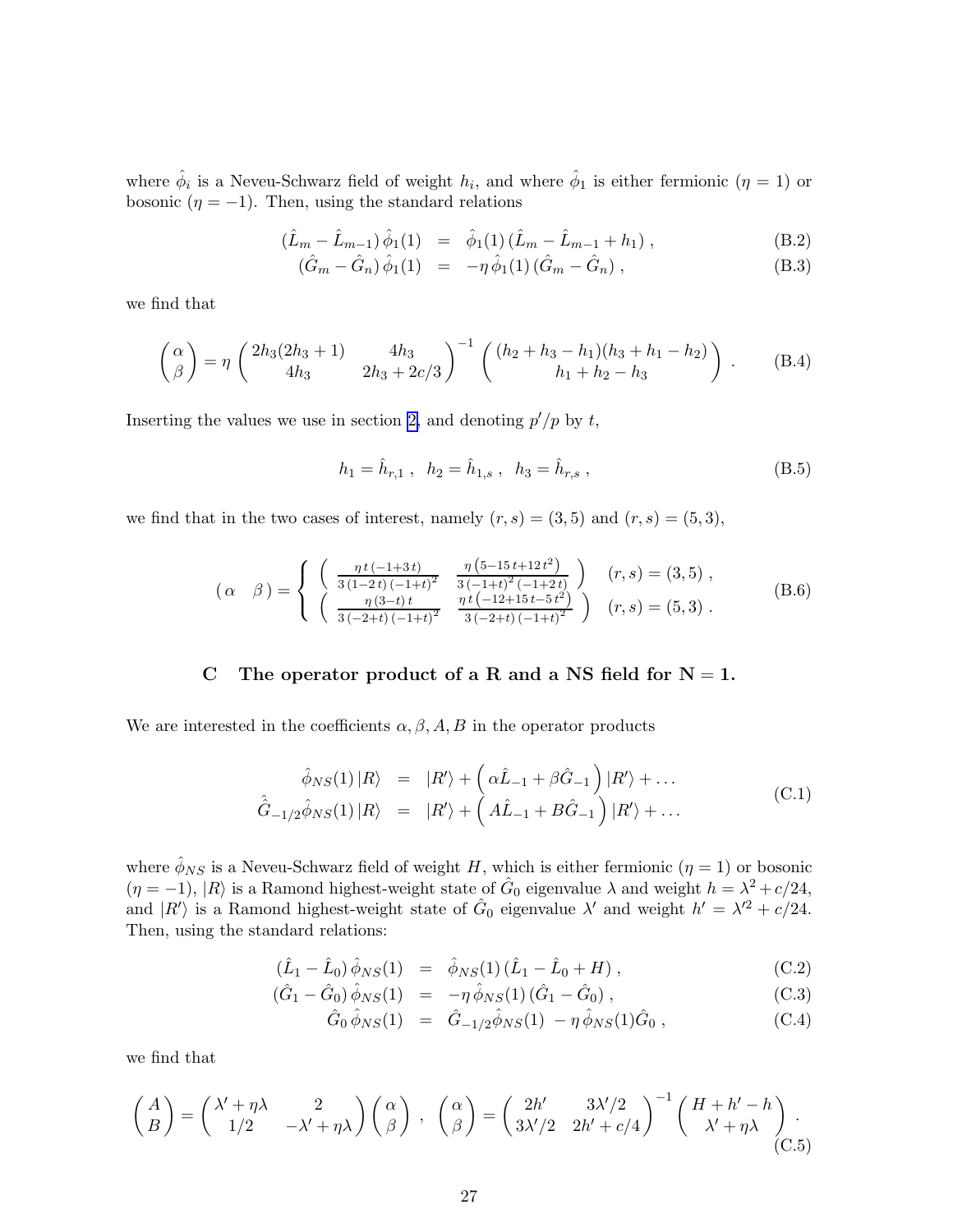<span id="page-28-0"></span>Inserting the values we use in section [2,](#page-3-0) and denoting  $p'/p$  by t,

$$
H = \hat{h}_{1,s} = \frac{(1 - st)^2 - (1 - t)^2}{8t}, \quad \lambda = \lambda_{r,1} = \frac{r - t}{\sqrt{8t}}, \quad \lambda' = -\eta \lambda_{r,s} = -\eta \frac{r - st}{\sqrt{8t}}, \quad (C.6)
$$

we find that

$$
\beta = \eta \frac{(-1+s) t^{3/2}}{\sqrt{2} (-2+r+t-st) (1-r-2t+st)}, \qquad (C.7)
$$

$$
B = \frac{(-1+s) t (4-4r-3t+3st)}{4 (1-r-2t+st) (2-r-t+st)}.
$$
 (C.8)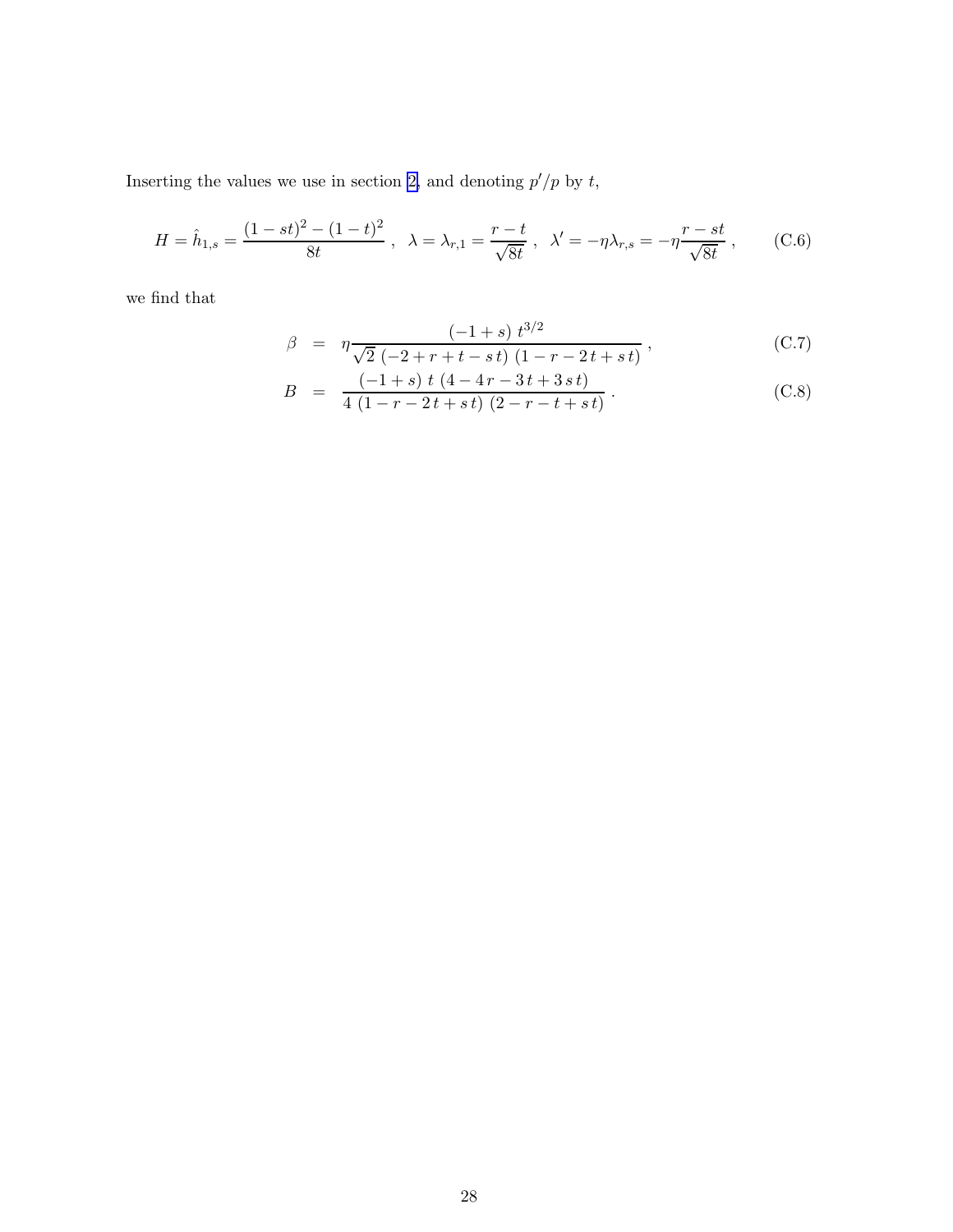# D Solutions to  $\Delta \hat{\mathbf{h}} = 3/2, 2, 5/2$

|                  | $(p-s)(r-1)$ + $(p'-r)(s-1)$ + $(r-1)(s-1)$ = 3 |                  |        | (r,s)                                                         | (p, p')                        | $_{NS}$      | R                 | Min.                   |
|------------------|-------------------------------------------------|------------------|--------|---------------------------------------------------------------|--------------------------------|--------------|-------------------|------------------------|
| $\sqrt{3}$       | $\overline{0}$                                  | $\overline{0}$   |        | (2,1)<br>(4,1)                                                | $(4, -)$<br>$(2,-)$            |              | $\checkmark$<br>✓ | ✓<br>✓                 |
| $\sqrt{2}$       | 1                                               | $\boldsymbol{0}$ |        | No solutions                                                  |                                |              |                   |                        |
| $\overline{2}$   | $\boldsymbol{0}$                                | $\mathbf{1}$     |        | (2, 2)                                                        | (2, 4)                         |              |                   |                        |
| $\mathbf{1}$     | 1                                               | $\mathbf 1$      |        | (2, 2)                                                        | (3, 3)                         |              |                   |                        |
| $\mathbf{1}$     | $\boldsymbol{0}$                                | $\overline{2}$   |        | (2, 3)                                                        | (4, 2)                         |              |                   |                        |
| $\boldsymbol{0}$ | $\boldsymbol{0}$                                | 3                |        | (2,4)<br>(4, 2)                                               | (4, 2)<br>(2, 4)               |              |                   |                        |
|                  | $(p-s)(r-1)$ + $(p'-r)(s-1)$ + $(r-1)(s-1)$     |                  | $=4$   | (r,s)                                                         | (p, p')                        | $N\sqrt{S}$  | R                 | Min.                   |
| $\overline{4}$   | $\boldsymbol{0}$                                | 0                |        | (2,1)<br>$(3, 1)$<br>$(5, 1)$                                 | $(5, -)$<br>$(3,-)$<br>$(2,-)$ | ✓<br>✓       | $\checkmark$      | $\checkmark$<br>✓<br>✓ |
| 3                | 1                                               | $\boldsymbol{0}$ |        | No solutions                                                  |                                |              |                   |                        |
| $\,3$            | $\boldsymbol{0}$                                | $\mathbf{1}$     |        | (2, 2)                                                        | (5, 2)                         |              |                   |                        |
| $\overline{2}$   | $\boldsymbol{2}$                                | 0                |        | No solutions                                                  |                                |              |                   |                        |
| $\boldsymbol{2}$ | 1                                               | $\mathbf{1}$     |        | (2, 2)                                                        | (4, 3)                         |              |                   |                        |
| $\boldsymbol{2}$ | 0                                               | $\overline{2}$   |        | $\left\{ \begin{array}{ll} (3,2) \ (2,3) \end{array} \right.$ | (3, 3)<br>(5, 2)               |              |                   |                        |
| $\mathbf{1}$     | $\mathbf 1$                                     | $\boldsymbol{2}$ |        | No solutions                                                  |                                |              |                   |                        |
| $\mathbf{1}$     | $\boldsymbol{0}$                                | 3                |        | (2, 4)                                                        | (5, 2)                         |              |                   |                        |
| $\boldsymbol{0}$ | $\boldsymbol{0}$                                | $\overline{4}$   |        | (5, 2)<br>(3, 3)<br>(2, 5)                                    | (2, 5)<br>(3, 3)<br>(5, 2)     |              |                   |                        |
|                  | $(p-s)(r-1)$ + $(p'-r)(s-1)$ + $(r-1)(s-1)$     |                  | $=5\,$ | (r,s)                                                         | (p, p')                        | $_{NS}$      | R                 | Min.                   |
| $\overline{5}$   | $\overline{0}$                                  | $\boldsymbol{0}$ |        | (2,1)<br>(6,1)                                                | $(6, -)$<br>$(2,-)$            |              | ✓<br>$\checkmark$ | ✓<br>✓                 |
| $\overline{4}$   | $\mathbf{1}$                                    | $\boldsymbol{0}$ |        | No solutions                                                  |                                |              |                   |                        |
| $\overline{4}$   | $\boldsymbol{0}$                                | $\mathbf{1}$     |        | $(2,2)$ $(5,2)$                                               |                                |              |                   |                        |
| 3                | $\overline{2}$                                  | 0                |        | No solutions                                                  |                                |              |                   |                        |
| 3                | 1                                               | $\mathbf 1$      |        | (2, 2)                                                        | (5, 3)                         | $\checkmark$ |                   |                        |
| 3                | $\boldsymbol{0}$                                | $\boldsymbol{2}$ |        | (2, 3)                                                        | (6, 2)                         |              |                   |                        |
| $\,2$            | $\boldsymbol{2}$                                | $\mathbf{1}$     |        | (2, 2)                                                        | (4, 4)                         |              |                   |                        |
| $\boldsymbol{2}$ | $\mathbf{1}$                                    | $\overline{2}$   |        | (2, 3)                                                        | (3, 4)                         |              |                   |                        |
| $\overline{2}$   | $\boldsymbol{0}$                                | 3                |        | (2, 4)                                                        | (6, 2)                         |              |                   |                        |
| $\mathbf{1}$     | $\mathbf 1$                                     | 3                |        | No solutions                                                  |                                |              |                   |                        |
| $\mathbf{1}$     | 0                                               | $\overline{4}$   |        | (2, 5)<br>(2,6)                                               | (6, 2)<br>(6, 2)               |              |                   |                        |
| $\boldsymbol{0}$ | $\boldsymbol{0}$                                | 5                |        | (6, 2)                                                        | (2, 6)                         |              |                   |                        |

In these tables we take  $(p-s)(r-1)$  ≥  $(p'-r)(s-1)$ . The cases  $(p-s)(r-1)$  <  $(p'-r)(s-1)$ may be obtained by taking  $p' \leftrightarrow p$  and  $r \leftrightarrow s$ .

Table 4: Solutions to  $\Delta \hat{h} = 3/2, 2, 5/2$